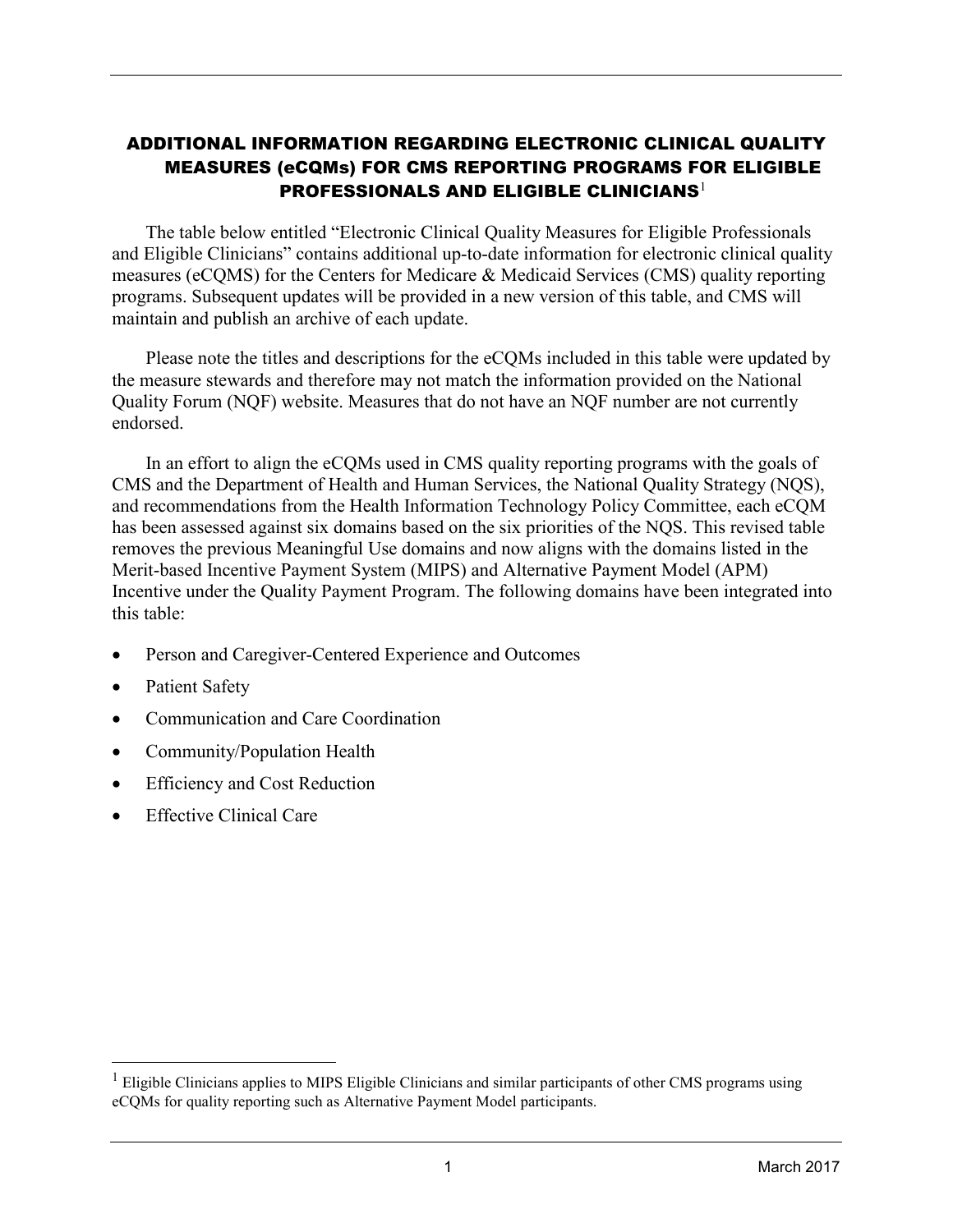## ELECTRONIC CLINICAL QUALITY MEASURES FOR ELIGIBLE PROFESSIONALS AND ELIGIBLE CLINICIANS

| <b>CMS</b><br>eMeasure<br>ID | NQF#              | <b>Measure Title and</b><br><b>NQS Domain</b>                                                                                         | <b>Measure Description</b>                                                                                                                                                                                                                                                                                                                                                                                                                                        | <b>Numerator Statement</b>                                                                                                                                                                                                                                            | <b>Denominator Statement</b>                                                                                                                                                                                                            | <b>Measure</b><br><b>Steward</b>                  | PQRS# |
|------------------------------|-------------------|---------------------------------------------------------------------------------------------------------------------------------------|-------------------------------------------------------------------------------------------------------------------------------------------------------------------------------------------------------------------------------------------------------------------------------------------------------------------------------------------------------------------------------------------------------------------------------------------------------------------|-----------------------------------------------------------------------------------------------------------------------------------------------------------------------------------------------------------------------------------------------------------------------|-----------------------------------------------------------------------------------------------------------------------------------------------------------------------------------------------------------------------------------------|---------------------------------------------------|-------|
| <b>CMS146v5</b>              | Not<br>Applicable | Appropriate Testing for<br>Children with<br>Pharyngitis<br>Domain: Efficiency and<br><b>Cost Reduction</b>                            | Percentage of children 3-<br>18 years of age who were<br>diagnosed with<br>pharyngitis, ordered an<br>antibiotic and received a<br>group A streptococcus<br>(strep) test for the episode                                                                                                                                                                                                                                                                          | Children with a group<br>A streptococcus test in<br>the 7-day period from<br>3 days prior through 3<br>days after the<br>diagnosis of<br>pharyngitis                                                                                                                  | Children 3-18 years of<br>age who had an<br>outpatient or emergency<br>department (ED) visit<br>with a diagnosis of<br>pharyngitis during the<br>measurement period and<br>an antibiotic ordered on<br>or three days after the<br>visit | National<br>Committee<br>for Quality<br>Assurance | 066   |
| <b>CMS137v5</b>              | 0004              | Initiation and<br><b>Engagement of Alcohol</b><br>and Other Drug<br>Dependence Treatment<br>Domain: Effective<br><b>Clinical Care</b> | Percentage of patients 13<br>years of age and older<br>with a new episode of<br>alcohol and other drug<br>(AOD) dependence who<br>received the following.<br>Two rates are reported.<br>Percentage of patients<br>who initiated treatment<br>within 14 days of the<br>diagnosis.<br>Percentage of patients<br>who initiated treatment<br>and who had two or<br>more additional<br>services with an AOD<br>diagnosis within 30<br>days of the initiation<br>visit. | Numerator 1: Patients<br>who initiated treatment<br>within 14 days of the<br>diagnosis<br>Numerator 2: Patients<br>who initiated treatment<br>and who had two or<br>more additional<br>services with an AOD<br>diagnosis within 30<br>days of the initiation<br>visit | Patients age 13 years of<br>age and older who were<br>diagnosed with a new<br>episode of alcohol or<br>drug dependency during<br>a visit in the first 11<br>months of the<br>measurement period                                         | National<br>Committee<br>for Quality<br>Assurance | 305   |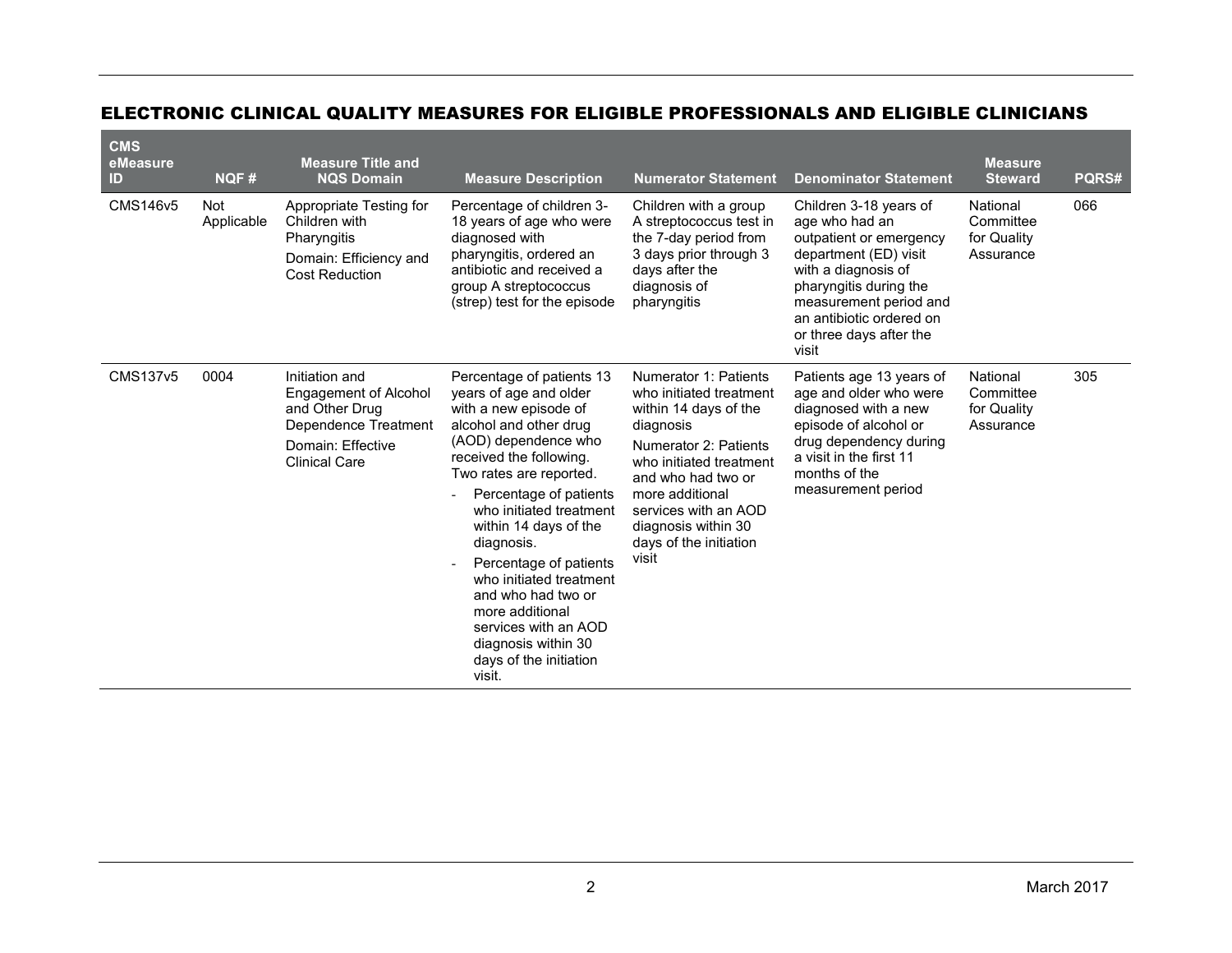| <b>CMS</b><br>eMeasure<br>ID | NQF# | <b>Measure Title and</b><br><b>NQS Domain</b>                                          | <b>Measure Description</b>                                                                                                                                                                         | <b>Numerator Statement</b>                                                                                                                                                                                                | <b>Denominator Statement</b>                                                                                                                                                                     | <b>Measure</b><br><b>Steward</b>                  | <b>PQRS#</b>                |
|------------------------------|------|----------------------------------------------------------------------------------------|----------------------------------------------------------------------------------------------------------------------------------------------------------------------------------------------------|---------------------------------------------------------------------------------------------------------------------------------------------------------------------------------------------------------------------------|--------------------------------------------------------------------------------------------------------------------------------------------------------------------------------------------------|---------------------------------------------------|-----------------------------|
| <b>CMS165v5</b>              | 0018 | <b>Controlling High Blood</b><br>Pressure<br>Domain: Effective<br><b>Clinical Care</b> | Percentage of patients 18-<br>85 years of age who had<br>a diagnosis of<br>hypertension and whose<br>blood pressure was<br>adequately controlled<br>(<140/90mmHg) during<br>the measurement period | Patients whose blood<br>pressure at the most<br>recent visit is<br>adequately controlled<br>(systolic blood<br>pressure $<$ 140 mmHg<br>and diastolic blood<br>$pressure < 90 mmHg$ )<br>during the<br>measurement period | Patients 18-85 years of<br>age who had a diagnosis<br>of essential hypertension<br>within the first six months<br>of the measurement<br>period or any time prior<br>to the measurement<br>period | National<br>Committee<br>for Quality<br>Assurance | 236<br><b>GPRO</b><br>HTN-2 |
| CMS156v5                     | 0022 | Use of High-Risk<br>Medications in the<br>Elderly<br>Domain: Patient Safety            | Percentage of patients 66<br>years of age and older<br>who were ordered high-<br>risk medications. Two<br>rates are reported.                                                                      | Numerator 1: Patients<br>with an order for at<br>least one high-risk<br>medication during the<br>measurement period.                                                                                                      | Patients 66 years and<br>older who had a visit<br>during the measurement<br>period                                                                                                               | National<br>Committee<br>for Quality<br>Assurance | 238                         |
|                              |      |                                                                                        | Percentage of patients<br>who were ordered at<br>least one high-risk<br>medication.                                                                                                                | Numerator 2: Patients<br>with an order for at<br>least two different<br>high-risk medications                                                                                                                             |                                                                                                                                                                                                  |                                                   |                             |
|                              |      |                                                                                        | Percentage of patients<br>who were ordered at<br>least two different<br>high-risk medications.                                                                                                     | during the<br>measurement period.                                                                                                                                                                                         |                                                                                                                                                                                                  |                                                   |                             |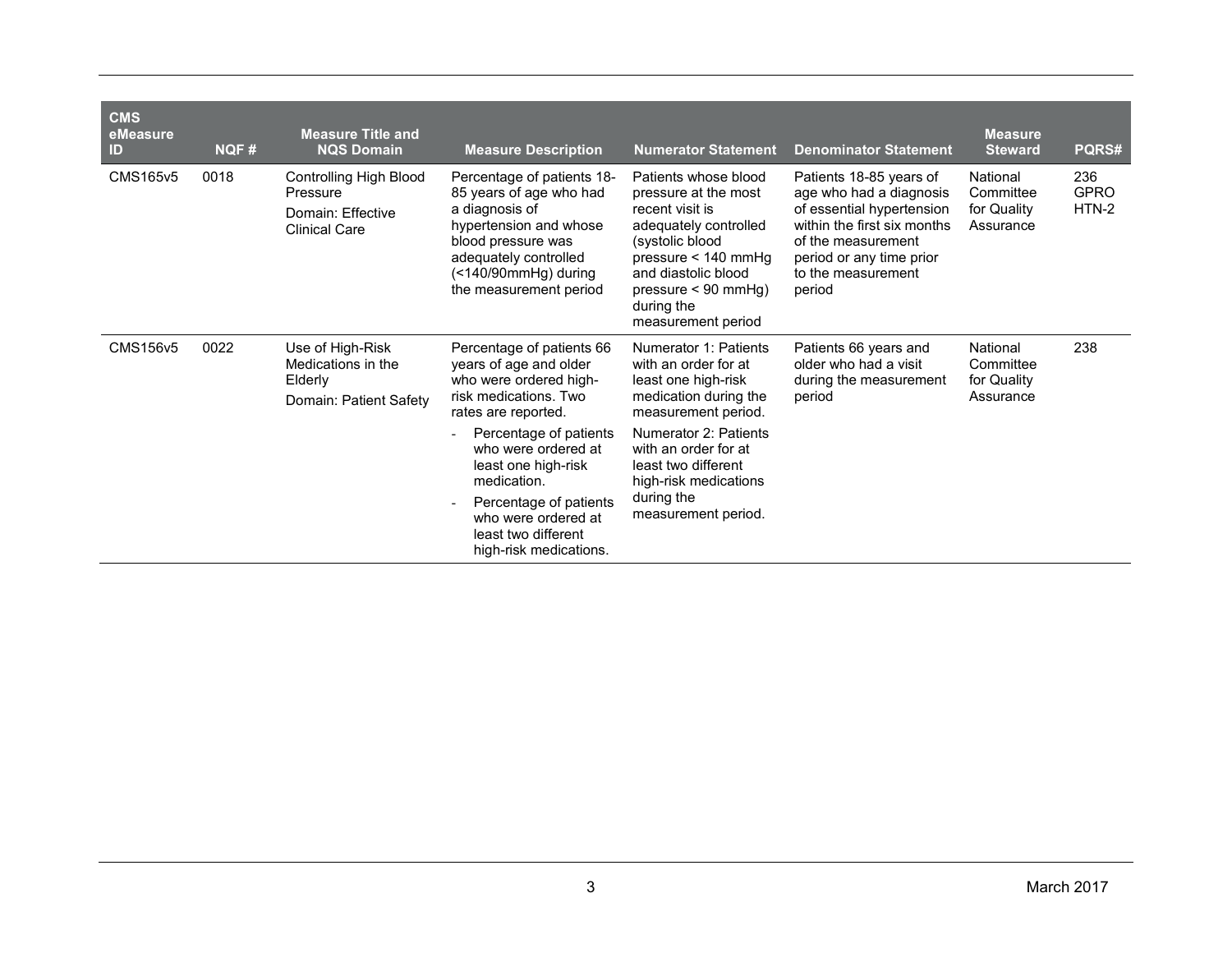| <b>CMS</b><br>eMeasure<br>ID | NQF# | <b>Measure Title and</b><br><b>NQS Domain</b>                                                                                                                   | <b>Measure Description</b>                                                                                                                                                                                                                                                                                                                                                                                                                                                                                                     | <b>Numerator Statement</b>                                                                                                                                                                                                                                                                                                                                                                                         | <b>Denominator Statement</b>                                                                                                                                                                  | <b>Measure</b><br><b>Steward</b>                  | PQRS#                             |
|------------------------------|------|-----------------------------------------------------------------------------------------------------------------------------------------------------------------|--------------------------------------------------------------------------------------------------------------------------------------------------------------------------------------------------------------------------------------------------------------------------------------------------------------------------------------------------------------------------------------------------------------------------------------------------------------------------------------------------------------------------------|--------------------------------------------------------------------------------------------------------------------------------------------------------------------------------------------------------------------------------------------------------------------------------------------------------------------------------------------------------------------------------------------------------------------|-----------------------------------------------------------------------------------------------------------------------------------------------------------------------------------------------|---------------------------------------------------|-----------------------------------|
| <b>CMS155v5</b>              | 0024 | <b>Weight Assessment</b><br>and Counseling for<br>Nutrition and Physical<br>Activity for Children and<br>Adolescents<br>Domain: Community/<br>Population Health | Percentage of patients 3-<br>17 years of age who had<br>an outpatient visit with a<br>Primary Care Physician<br>(PCP) or<br>Obstetrician/Gynecologist<br>(OB/GYN) and who had<br>evidence of the following<br>during the measurement<br>period. Three rates are<br>reported.<br>Percentage of patients<br>with height, weight,<br>and body mass index<br>(BMI) percentile<br>documentation<br>Percentage of patients<br>with counseling for<br>nutrition<br>Percentage of patients<br>with counseling for<br>physical activity | Numerator 1: Patients<br>who had a height,<br>weight and body mass<br>index (BMI) percentile<br>recorded during the<br>measurement period<br>Numerator 2: Patients<br>who had counseling for<br>nutrition during a visit<br>that occurs during the<br>measurement period<br>Numerator 3: Patients<br>who had counseling for<br>physical activity during<br>a visit that occurs<br>during the<br>measurement period | Patients 3-17 years of<br>age with at least one<br>outpatient visit with a<br>primary care physician<br>(PCP) or an<br>obstetrician/gynecologist<br>(OB/GYN) during the<br>measurement period | National<br>Committee<br>for Quality<br>Assurance | 239                               |
| <b>CMS138v5</b>              | 0028 | Preventive Care and<br>Screening: Tobacco<br>Use: Screening and<br>Cessation Intervention<br>Domain: Community/<br><b>Population Health</b>                     | Percentage of patients<br>aged 18 years and older<br>who were screened for<br>tobacco use one or more<br>times within 24 months<br>AND who received<br>cessation counseling<br>intervention if identified as<br>a tobacco user                                                                                                                                                                                                                                                                                                 | Patients who were<br>screened for tobacco<br>use at least once<br>within 24 months AND<br>who received tobacco<br>cessation intervention<br>if identified as a<br>tobacco user                                                                                                                                                                                                                                     | All patients aged 18<br>years and older seen for<br>at least two visits or at<br>least one preventive visit<br>during the measurement<br>period                                               | PCPI(R)<br>Foundation<br>(PCPI[R])                | 226<br><b>GPRO</b><br>PREV-<br>10 |
| <b>CMS125v5</b>              | 2372 | <b>Breast Cancer</b><br>Screening<br>Domain: Effective<br><b>Clinical Care</b>                                                                                  | Percentage of women 50-<br>74 years of age who had<br>a mammogram to screen<br>for breast cancer                                                                                                                                                                                                                                                                                                                                                                                                                               | Women with one or<br>more mammograms<br>during the<br>measurement period<br>or the 15 months prior<br>to the measurement<br>period                                                                                                                                                                                                                                                                                 | Women 51-74 years of<br>age with a visit during the<br>measurement period                                                                                                                     | National<br>Committee<br>for Quality<br>Assurance | 112<br><b>GPRO</b><br>PREV-<br>5  |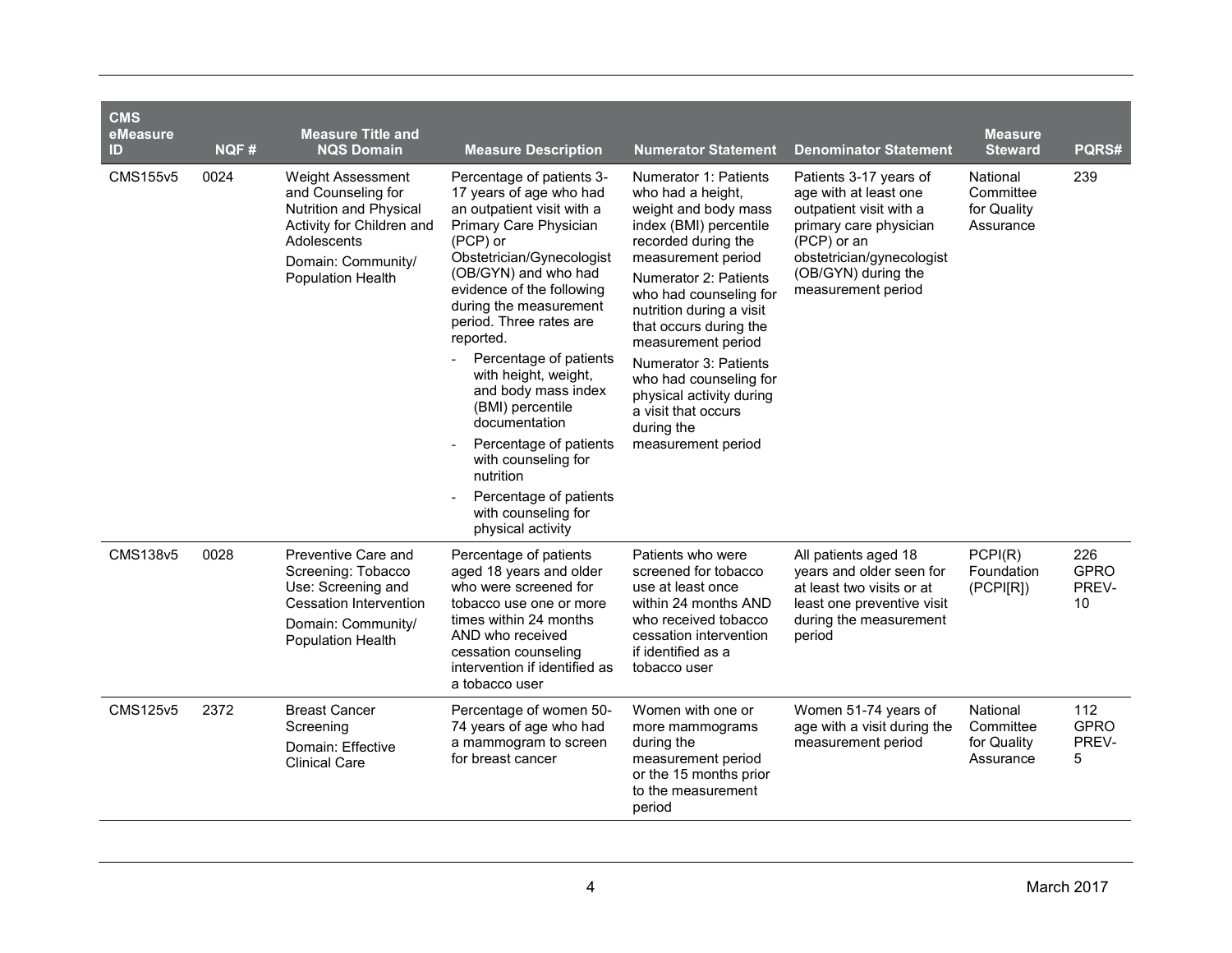| <b>CMS</b><br>eMeasure<br>ID | NQF# | <b>Measure Title and</b><br><b>NQS Domain</b>                                      | <b>Measure Description</b>                                                                                                                                                                                                                                                                                                                | <b>Numerator Statement</b>                                                                                                                                                                                                                                                                                                                                                                                                                                                                                                                                                                                       | <b>Denominator Statement</b>                                                                                  | <b>Measure</b><br><b>Steward</b>                  | <b>PQRS#</b> |
|------------------------------|------|------------------------------------------------------------------------------------|-------------------------------------------------------------------------------------------------------------------------------------------------------------------------------------------------------------------------------------------------------------------------------------------------------------------------------------------|------------------------------------------------------------------------------------------------------------------------------------------------------------------------------------------------------------------------------------------------------------------------------------------------------------------------------------------------------------------------------------------------------------------------------------------------------------------------------------------------------------------------------------------------------------------------------------------------------------------|---------------------------------------------------------------------------------------------------------------|---------------------------------------------------|--------------|
| CMS124v5                     | 0032 | <b>Cervical Cancer</b><br>Screening<br>Domain: Effective<br><b>Clinical Care</b>   | Percentage of women 21-<br>64 years of age who were<br>screened for cervical<br>cancer using either of the<br>following criteria:<br>Women age 21-64<br>who had cervical<br>cytology performed<br>every 3 years<br>Women age 30-64<br>who had cervical<br>cytology/human<br>papillomavirus (HPV)<br>co-testing performed<br>every 5 years | Women with one or<br>more screenings for<br>cervical cancer.<br>Appropriate screenings<br>are defined by any one<br>of the following criteria:<br>Cervical cytology<br>performed during<br>the measurement<br>period or the two<br>years prior to the<br>measurement<br>period for women<br>who are at least 21<br>years old at the<br>time of the test<br>Cervical<br>cytology/human<br>papillomavirus<br>(HPV) co-testing<br>performed during<br>the measurement<br>period or the four<br>years prior to the<br>measurement<br>period for women<br>who are at least 30<br>years old at the<br>time of the test | Women 23-64 years of<br>age with a visit during the<br>measurement period                                     | National<br>Committee<br>for Quality<br>Assurance | 309          |
| CMS153v5                     | 0033 | Chlamydia Screening<br>for Women<br>Domain: Community/<br><b>Population Health</b> | Percentage of women 16-<br>24 years of age who were<br>identified as sexually<br>active and who had at<br>least one test for<br>chlamydia during the<br>measurement period                                                                                                                                                                | Women with at least<br>one chlamydia test<br>during the<br>measurement period                                                                                                                                                                                                                                                                                                                                                                                                                                                                                                                                    | Women 16 to 24 years of<br>age who are sexually<br>active and who had a<br>visit in the measurement<br>period | National<br>Committee<br>for Quality<br>Assurance | 310          |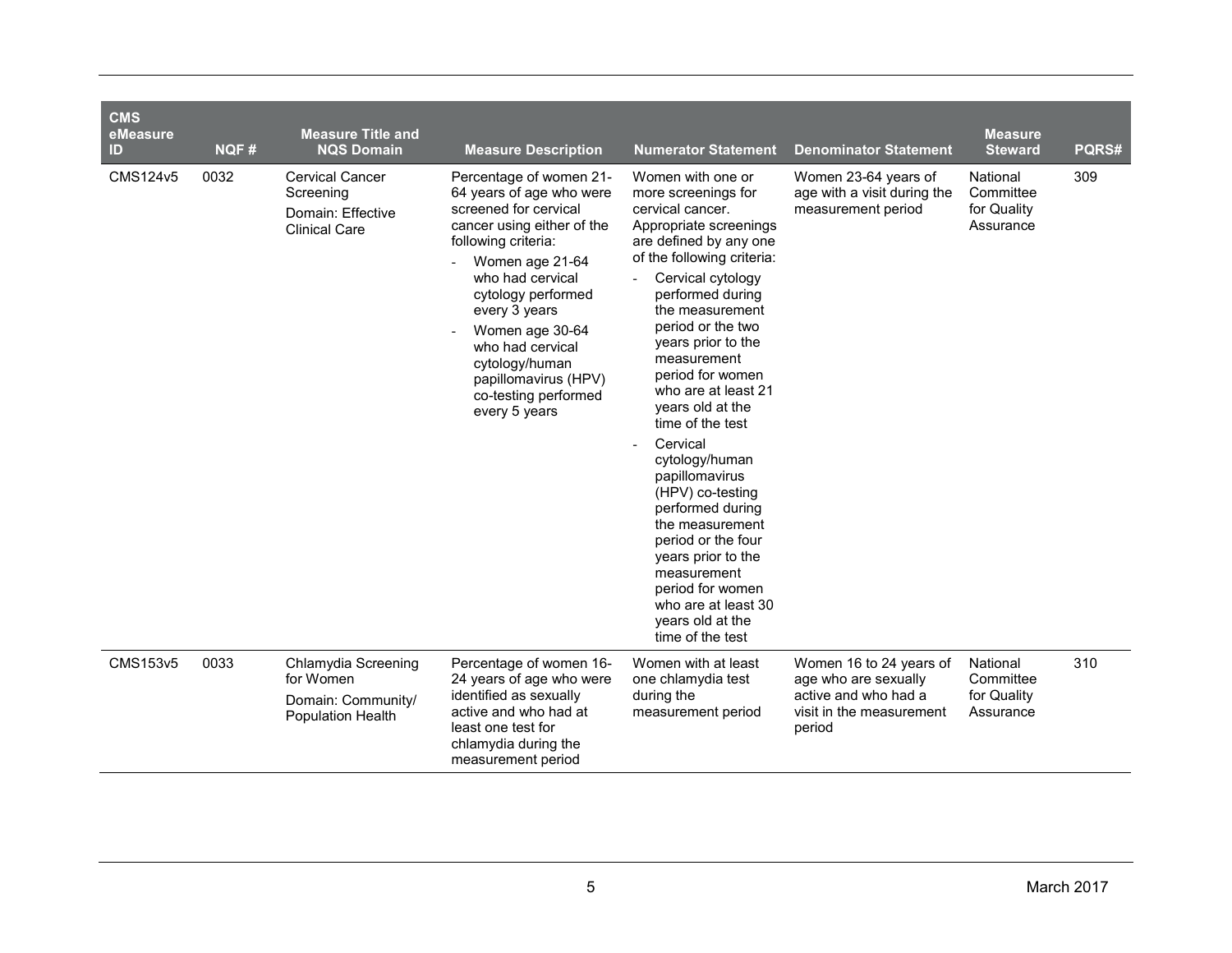| <b>CMS</b><br>eMeasure<br>ID | NQF#              | <b>Measure Title and</b><br><b>NQS Domain</b>                                                    | <b>Measure Description</b>                                                                                                                                                          | <b>Numerator Statement</b>                                                                                                                                                                                                                                                                                                         | <b>Denominator Statement</b>                                                                         | <b>Measure</b><br><b>Steward</b>                  | PQRS#                            |
|------------------------------|-------------------|--------------------------------------------------------------------------------------------------|-------------------------------------------------------------------------------------------------------------------------------------------------------------------------------------|------------------------------------------------------------------------------------------------------------------------------------------------------------------------------------------------------------------------------------------------------------------------------------------------------------------------------------|------------------------------------------------------------------------------------------------------|---------------------------------------------------|----------------------------------|
| <b>CMS130v5</b>              | 0034              | <b>Colorectal Cancer</b><br>Screening<br>Domain: Effective<br><b>Clinical Care</b>               | Percentage of adults 50-<br>75 years of age who had<br>appropriate screening for<br>colorectal cancer.                                                                              | Patients with one or<br>more screenings for<br>colorectal cancer.<br>Appropriate screenings<br>are defined by any one<br>of the following criteria:<br>Fecal occult blood<br>test (FOBT) during<br>the measurement<br>period<br>Flexible<br>sigmoidoscopy<br>during the<br>measurement<br>period or the four<br>years prior to the | Patients 50-75 years of<br>age with a visit during the<br>measurement period                         | National<br>Committee<br>for Quality<br>Assurance | 113<br><b>GPRO</b><br>PREV-<br>6 |
|                              |                   |                                                                                                  |                                                                                                                                                                                     | measurement<br>period<br>Colonoscopy<br>during the<br>measurement<br>period or the nine<br>years prior to the<br>measurement<br>period                                                                                                                                                                                             |                                                                                                      |                                                   |                                  |
| $CMS126v5^a$                 | Not<br>Applicable | Use of Appropriate<br><b>Medications for Asthma</b><br>Domain: Effective<br><b>Clinical Care</b> | Percentage of patients 5-<br>64 years of age who were<br>identified as having<br>persistent asthma and<br>were appropriately<br>ordered medication during<br>the measurement period | Patients who were<br>ordered at least one<br>prescription for a<br>preferred therapy<br>during the<br>measurement period                                                                                                                                                                                                           | Patients 5-64 years of<br>age with persistent<br>asthma and a visit during<br>the measurement period | National<br>Committee<br>for Quality<br>Assurance | 311                              |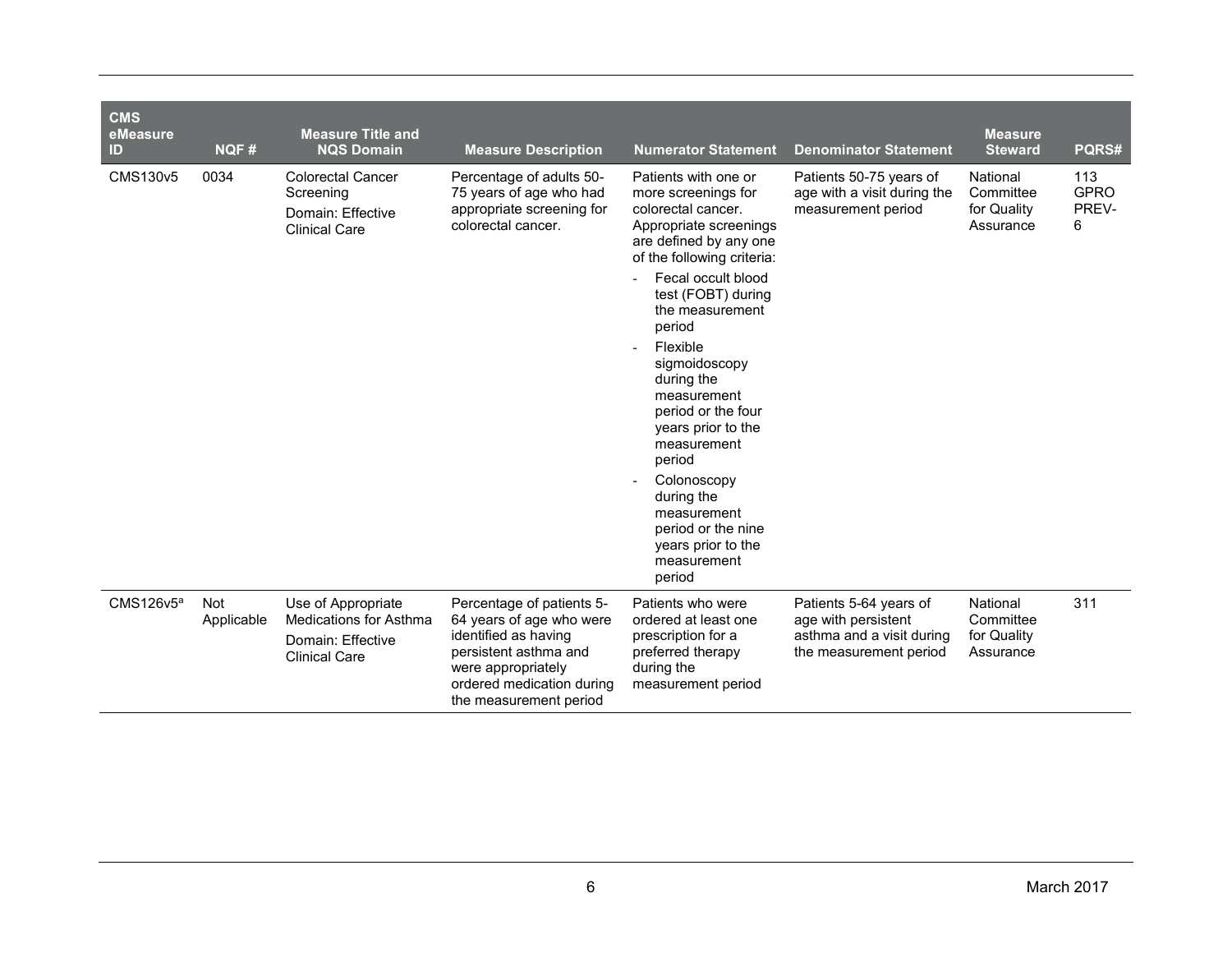| <b>CMS</b><br>eMeasure<br>ID | NQF# | <b>Measure Title and</b><br><b>NQS Domain</b>                                                                 | <b>Measure Description</b>                                                                                                                                                                                                                                                                                                                                                                                                                           | <b>Numerator Statement</b>                                                                                                                                                                                                                         | <b>Denominator Statement</b>                                                                                                                                                                              | <b>Measure</b><br><b>Steward</b>                  | PQRS#                            |
|------------------------------|------|---------------------------------------------------------------------------------------------------------------|------------------------------------------------------------------------------------------------------------------------------------------------------------------------------------------------------------------------------------------------------------------------------------------------------------------------------------------------------------------------------------------------------------------------------------------------------|----------------------------------------------------------------------------------------------------------------------------------------------------------------------------------------------------------------------------------------------------|-----------------------------------------------------------------------------------------------------------------------------------------------------------------------------------------------------------|---------------------------------------------------|----------------------------------|
| <b>CMS117v5</b>              | 0038 | Childhood<br><b>Immunization Status</b><br>Domain: Community/<br><b>Population Health</b>                     | Percentage of children 2<br>years of age who had four<br>diphtheria, tetanus and<br>acellular pertussis<br>(DTaP); three polio (IPV),<br>one measles, mumps and<br>rubella (MMR); three H<br>influenza type B (HiB);<br>three hepatitis B (Hep B);<br>one chicken pox (VZV);<br>four pneumococcal<br>conjugate (PCV); one<br>hepatitis A (Hep A); two or<br>three rotavirus (RV); and<br>two influenza (flu)<br>vaccines by their second<br>birthday | Children who have<br>evidence showing they<br>received<br>recommended<br>vaccines, had<br>documented history of<br>the illness, had a<br>seropositive test result,<br>or had an allergic<br>reaction to the vaccine<br>by their second<br>birthday | Children who turn 2<br>years of age during the<br>measurement period and<br>who have a visit during<br>the measurement period                                                                             | National<br>Committee<br>for Quality<br>Assurance | 240                              |
| <b>CMS147v6</b>              | 0041 | Preventive Care and<br>Screening: Influenza<br>Immunization<br>Domain: Community/<br><b>Population Health</b> | Percentage of patients<br>aged 6 months and older<br>seen for a visit between<br>October 1 and March 31<br>who received an influenza<br>immunization OR who<br>reported previous receipt<br>of an influenza<br>immunization                                                                                                                                                                                                                          | Patients who received<br>an influenza<br>immunization OR who<br>reported previous<br>receipt of an influenza<br>immunization                                                                                                                       | All patients aged 6<br>months and older seen<br>for at least two visits or at<br>least one preventive visit<br>during the measurement<br>period and seen for a<br>visit between October 1<br>and March 31 | PCPI(R)<br>Foundation<br>(PCPI[R])                | 110<br><b>GPRO</b><br>PREV-<br>7 |
| <b>CMS127v5</b>              | 0043 | Pneumococcal<br>Vaccination Status for<br><b>Older Adults</b><br>Domain: Community/<br>Population Health      | Percentage of patients 65<br>years of age and older<br>who have ever received a<br>pneumococcal vaccine                                                                                                                                                                                                                                                                                                                                              | Patients who have<br>ever received a<br>pneumococcal<br>vaccination                                                                                                                                                                                | Patients 65 years of age<br>and older with a visit<br>during the measurement<br>period                                                                                                                    | National<br>Committee<br>for Quality<br>Assurance | 111<br><b>GPRO</b><br>PREV-<br>8 |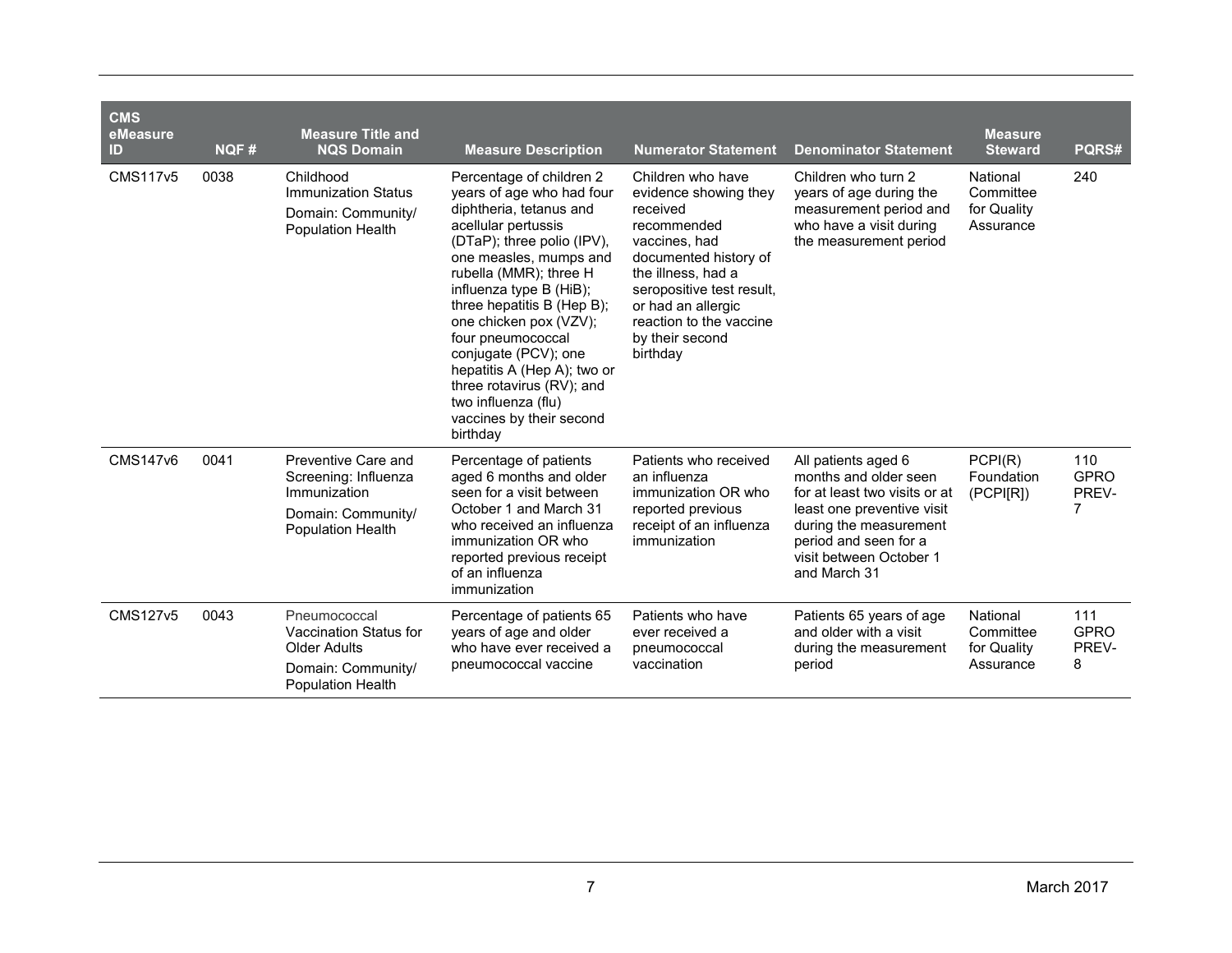| <b>CMS</b><br>eMeasure<br>ID | NQF# | <b>Measure Title and</b><br><b>NQS Domain</b>                                                  | <b>Measure Description</b>                                                                                                                                                                                                                                                                      | <b>Numerator Statement</b>                                                                                                                                                                                                                                                                                                                                                          | <b>Denominator Statement</b>                                                                                                 | <b>Measure</b><br><b>Steward</b>                  | PQRS#                      |
|------------------------------|------|------------------------------------------------------------------------------------------------|-------------------------------------------------------------------------------------------------------------------------------------------------------------------------------------------------------------------------------------------------------------------------------------------------|-------------------------------------------------------------------------------------------------------------------------------------------------------------------------------------------------------------------------------------------------------------------------------------------------------------------------------------------------------------------------------------|------------------------------------------------------------------------------------------------------------------------------|---------------------------------------------------|----------------------------|
| CMS166v6                     | 0052 | Use of Imaging Studies<br>for Low Back Pain<br>Domain: Efficiency and<br><b>Cost Reduction</b> | Percentage of patients 18-<br>50 years of age with a<br>diagnosis of low back pain<br>who did not have an<br>imaging study (plain X-<br>ray, MRI, CT scan) within<br>28 days of the diagnosis.                                                                                                  | Patients without an<br>imaging study<br>conducted on the date<br>of the outpatient or<br>emergency department<br>visit or in the 28 days<br>following the outpatient<br>or emergency<br>department visit                                                                                                                                                                            | Patients 18-50 years of<br>age with a diagnosis of<br>low back pain during an<br>outpatient or emergency<br>department visit | National<br>Committee<br>for Quality<br>Assurance | 312                        |
| <b>CMS131v5</b>              | 0055 | Diabetes: Eye Exam<br>Domain: Effective<br><b>Clinical Care</b>                                | Percentage of patients 18-<br>75 years of age with<br>diabetes who had a retinal<br>or dilated eye exam by an<br>eye care professional<br>during the measurement<br>period or a negative<br>retinal exam (no evidence<br>of retinopathy) in the 12<br>months prior to the<br>measurement period | Patients with an eye<br>screening for diabetic<br>retinal disease. This<br>includes diabetics who<br>had one of the<br>following:<br>A retinal or dilated eye<br>exam by an eye care<br>professional in the<br>measurement period<br>or a negative retinal<br>exam (no evidence of<br>retinopathy) by an eye<br>care professional in<br>the year prior to the<br>measurement period | Patients 18-75 years of<br>age with diabetes with a<br>visit during the<br>measurement period                                | National<br>Committee<br>for Quality<br>Assurance | 117<br><b>GPRO</b><br>DM-7 |
| <b>CMS123v5</b>              | 0056 | Diabetes: Foot Exam<br>Domain: Effective<br><b>Clinical Care</b>                               | The percentage of<br>patients 18-75 years of<br>age with diabetes (type 1<br>and type 2) who received<br>a foot exam (visual<br>inspection and sensory<br>exam with mono filament<br>and a pulse exam) during<br>the measurement year                                                           | Patients who received<br>visual, pulse and<br>sensory foot<br>examinations during<br>the measurement<br>period                                                                                                                                                                                                                                                                      | Patients 18-75 years of<br>age with diabetes with a<br>visit during the<br>measurement period                                | National<br>Committee<br>for Quality<br>Assurance | 163                        |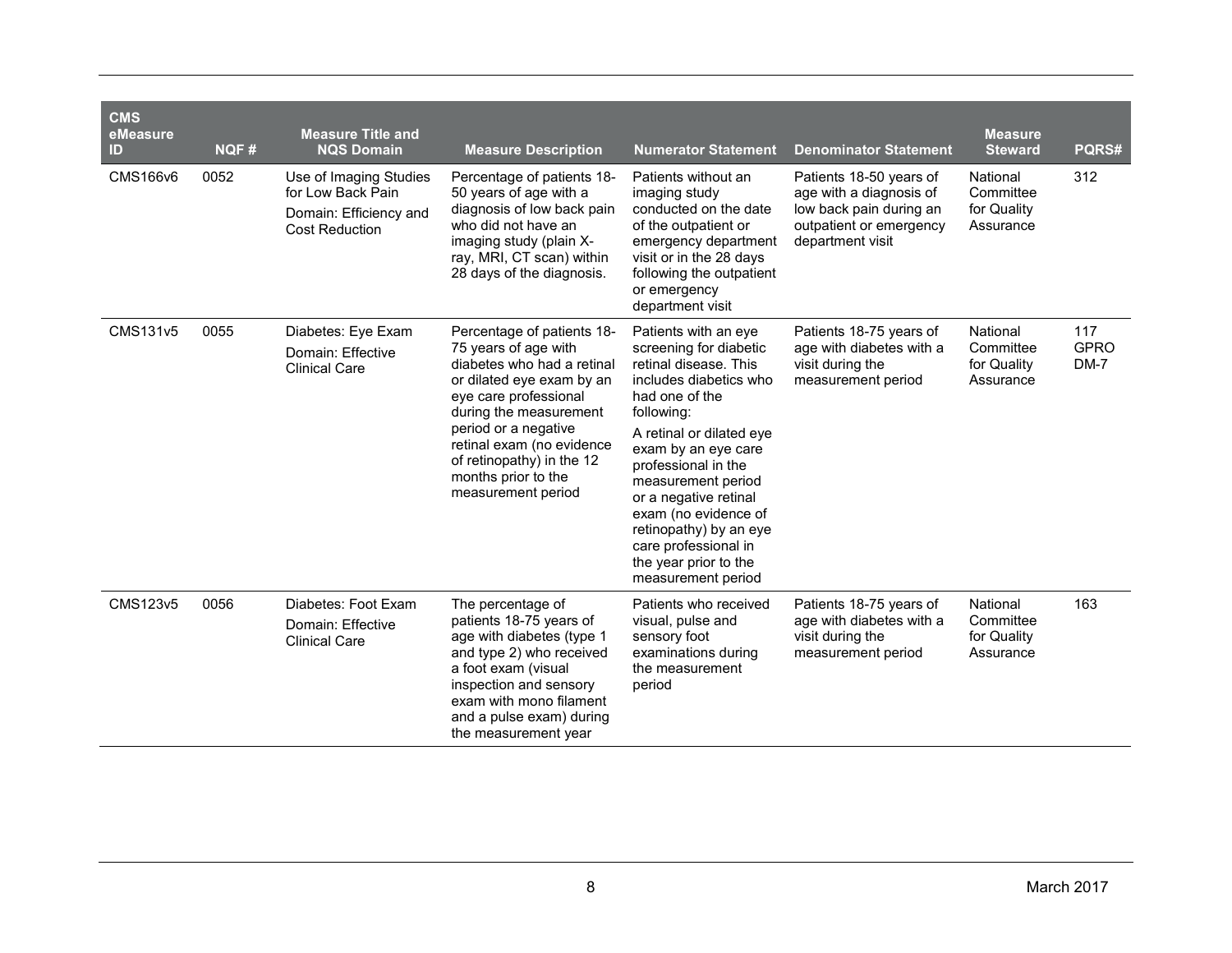| <b>CMS</b><br>eMeasure<br>ID | NQF#                     | <b>Measure Title and</b><br><b>NQS Domain</b>                                                                        | <b>Measure Description</b>                                                                                                                                                   | <b>Numerator Statement</b>                                                                                        | <b>Denominator Statement</b>                                                                                                                               | <b>Measure</b><br><b>Steward</b>                  | PQRS#                        |
|------------------------------|--------------------------|----------------------------------------------------------------------------------------------------------------------|------------------------------------------------------------------------------------------------------------------------------------------------------------------------------|-------------------------------------------------------------------------------------------------------------------|------------------------------------------------------------------------------------------------------------------------------------------------------------|---------------------------------------------------|------------------------------|
| <b>CMS122v5</b>              | 0059                     | Diabetes: Hemoglobin<br>A1c (HbA1c) Poor<br>Control $(> 9\%)$<br>Domain: Effective<br><b>Clinical Care</b>           | Percentage of patients 18-<br>75 years of age with<br>diabetes who had<br>hemoglobin $A1c > 9.0\%$<br>during the measurement<br>period                                       | Patients whose most<br>recent HbA1c level<br>(performed during the<br>measurement period)<br>$is > 9.0\%$         | Patients 18-75 years of<br>age with diabetes with a<br>visit during the<br>measurement period                                                              | National<br>Committee<br>for Quality<br>Assurance | 001<br><b>GPRO</b><br>$DM-2$ |
| CMS148v5 <sup>a</sup>        | <b>Not</b><br>Applicable | Hemoglobin A1c Test<br>for Pediatric Patients<br>Domain: Effective<br><b>Clinical Care</b>                           | Percentage of patients 5-<br>17 years of age with<br>diabetes with a<br>Hemoglobin A1c (HbA1c)<br>test during the<br>measurement period                                      | Patients with<br>documentation of date<br>and result for a HbA1c<br>test during the<br>measurement period         | Patients 5 to 17 years of<br>age with a diagnosis of<br>diabetes where the<br>diagnosis overlaps the<br>most recent visit during<br>the measurement period | National<br>Committee<br>for Quality<br>Assurance | 365                          |
| CMS134v5                     | 0062                     | Diabetes: Medical<br>Attention for<br>Nephropathy<br>Domain: Effective<br><b>Clinical Care</b>                       | The percentage of<br>patients 18-75 years of<br>age with diabetes who<br>had a nephropathy<br>screening test or evidence<br>of nephropathy during the<br>measurement period. | Patients with a<br>screening for<br>nephropathy or<br>evidence of<br>nephropathy during the<br>measurement period | Patients 18-75 years of<br>age with diabetes with a<br>visit during the<br>measurement period                                                              | National<br>Committee<br>for Quality<br>Assurance | 119                          |
| $CMS163v5^a$                 | <b>Not</b><br>Applicable | Diabetes: Low Density<br>Lipoprotein (LDL-C)<br>Control $(< 100$ mg/dL)<br>Domain: Effective<br><b>Clinical Care</b> | Percentage of patients 18-<br>75 years of age with<br>diabetes whose LDL-C<br>was adequately controlled<br>(<100 mg/dL) during the<br>measurement period.                    | Patients whose most<br>recent LDL-C level<br>performed during the<br>measurement period is<br>$<$ 100 mg/dL       | Patients 18-75 years of<br>age with diabetes with a<br>visit during the<br>measurement period                                                              | National<br>Committee<br>for Quality<br>Assurance | 002                          |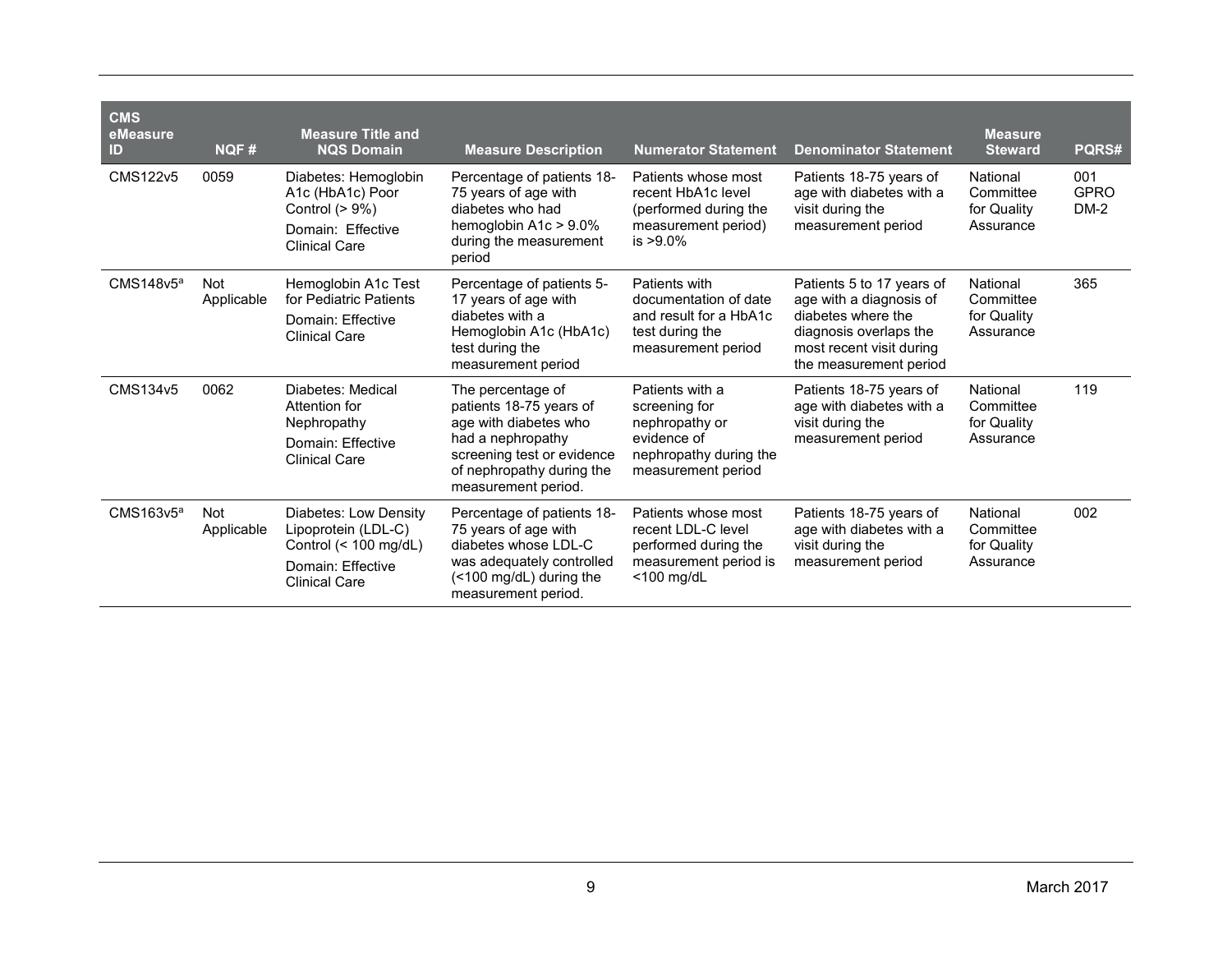| <b>CMS</b><br>eMeasure<br>ID | NQF#              | <b>Measure Title and</b><br><b>NQS Domain</b>                                                                                                                                                                                  | <b>Measure Description</b>                                                                                                                                                                                                                                                                                                                                                                                                                                                                               | <b>Numerator Statement</b>                                                                                                                                   | <b>Denominator Statement</b>                                                                                                                                                                                                                            | <b>Measure</b><br><b>Steward</b>                  | PQRS#                         |
|------------------------------|-------------------|--------------------------------------------------------------------------------------------------------------------------------------------------------------------------------------------------------------------------------|----------------------------------------------------------------------------------------------------------------------------------------------------------------------------------------------------------------------------------------------------------------------------------------------------------------------------------------------------------------------------------------------------------------------------------------------------------------------------------------------------------|--------------------------------------------------------------------------------------------------------------------------------------------------------------|---------------------------------------------------------------------------------------------------------------------------------------------------------------------------------------------------------------------------------------------------------|---------------------------------------------------|-------------------------------|
| <b>CMS164v5</b>              | 0068              | <b>Ischemic Vascular</b><br>Disease (IVD): Use of<br>Aspirin or Another<br>Antiplatelet<br>Domain: Effective<br><b>Clinical Care</b>                                                                                           | Percentage of patients 18<br>years of age and older<br>who were diagnosed with<br>acute myocardial<br>infarction (AMI), coronary<br>artery bypass graft<br>(CABG) or percutaneous<br>coronary interventions<br>(PCI) in the 12 months<br>prior to the measurement<br>period, or who had an<br>active diagnosis of<br>ischemic vascular disease<br>(IVD) during the<br>measurement period, and<br>who had documentation of<br>use of aspirin or another<br>antiplatelet during the<br>measurement period. | Patients who had an<br>active medication of<br>aspirin or another<br>antiplatelet during the<br>measurement year                                             | Patients 18 years of age<br>and older with a visit<br>during the measurement<br>period who had an AMI,<br>CABG, or PCI during the<br>12 months prior to the<br>measurement year or<br>who had a diagnosis of<br>IVD overlapping the<br>measurement year | National<br>Committee<br>for Quality<br>Assurance | 204<br><b>GPRO</b><br>$IVD-2$ |
| <b>CMS154v5</b>              | 0069              | Appropriate Treatment<br>for Children with Upper<br>Respiratory Infection<br>(URI)<br>Domain: Efficiency and<br><b>Cost Reduction</b>                                                                                          | Percentage of children 3<br>months-18 years of age<br>who were diagnosed with<br>upper respiratory infection<br>(URI) and were not<br>dispensed an antibiotic<br>prescription on or three<br>days after the episode                                                                                                                                                                                                                                                                                      | Children without a<br>prescription for<br>antibiotic medication<br>on or 3 days after the<br>outpatient or ED visit<br>for an upper<br>respiratory infection | Children age 3 months to<br>18 years who had an<br>outpatient or emergency<br>department (ED) visit<br>with a diagnosis of upper<br>respiratory infection<br>(URI) during the<br>measurement period                                                     | National<br>Committee<br>for Quality<br>Assurance | 065                           |
| <b>CMS145v5</b>              | Not<br>Applicable | <b>Coronary Artery</b><br>Disease (CAD): Beta-<br><b>Blocker Therapy-Prior</b><br>Myocardial Infarction<br>(MI) or Left Ventricular<br><b>Systolic Dysfunction</b><br>(LVEF <40%)<br>Domain: Effective<br><b>Clinical Care</b> | Percentage of patients<br>aged 18 years and older<br>with a diagnosis of<br>coronary artery disease<br>seen within a 12 month<br>period who also have a<br>prior MI or a current or<br>prior LVEF <40% who<br>were prescribed beta-<br>blocker therapy                                                                                                                                                                                                                                                   | Patients who were<br>prescribed beta-<br>blocker therapy                                                                                                     | All patients aged 18<br>years and older with a<br>diagnosis of coronary<br>artery disease seen<br>within a 12 month period<br>who also have prior<br>(within the past 3 years)<br>MI or a current or prior<br>LVEF <40%                                 | PCPI(R)<br>Foundation<br>(PCPI[R])                | 007                           |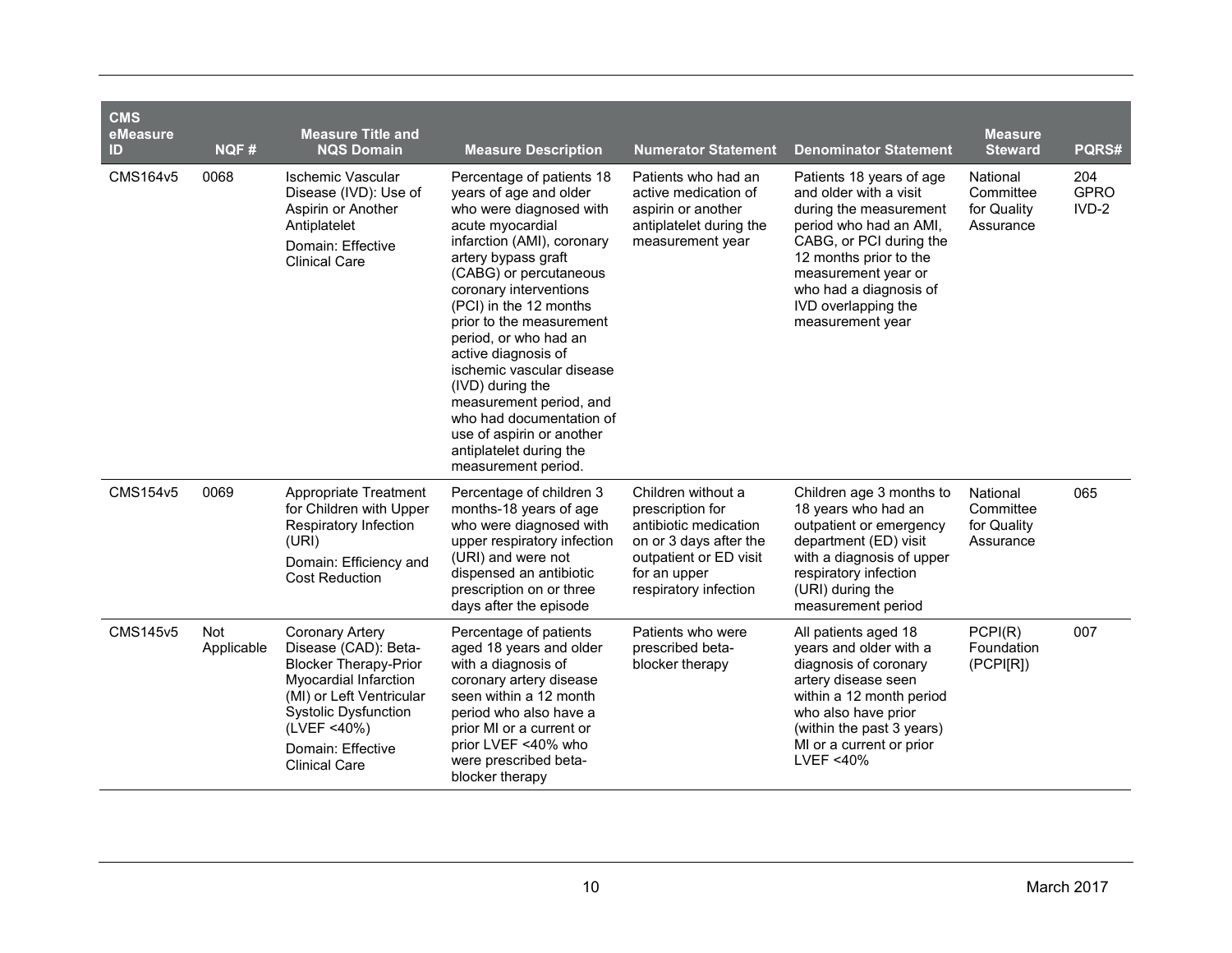| <b>CMS</b><br>eMeasure<br>ID | NQF#                     | <b>Measure Title and</b><br><b>NQS Domain</b>                                                                                                                                                                                      | <b>Measure Description</b>                                                                                                                                                                                                                                                                                                                                                                                                                                                                                                                                                          | <b>Numerator Statement</b>                                                                                                                                                                                                             | <b>Denominator Statement</b>                                                                                                                                                                                                                     | <b>Measure</b><br><b>Steward</b>              | PQRS# |
|------------------------------|--------------------------|------------------------------------------------------------------------------------------------------------------------------------------------------------------------------------------------------------------------------------|-------------------------------------------------------------------------------------------------------------------------------------------------------------------------------------------------------------------------------------------------------------------------------------------------------------------------------------------------------------------------------------------------------------------------------------------------------------------------------------------------------------------------------------------------------------------------------------|----------------------------------------------------------------------------------------------------------------------------------------------------------------------------------------------------------------------------------------|--------------------------------------------------------------------------------------------------------------------------------------------------------------------------------------------------------------------------------------------------|-----------------------------------------------|-------|
| CMS182v6ª                    | <b>Not</b><br>Applicable | <b>Ischemic Vascular</b><br>Disease (IVD):<br>Complete Lipid Profile<br>and LDL-C Control<br>$($ <100 mg/dL)<br>Domain: Effective<br><b>Clinical Care</b>                                                                          | Percentage of patients 18<br>years of age and older<br>who were diagnosed with<br>acute myocardial<br>infarction (AMI), coronary<br>artery bypass graft<br>(CABG) or percutaneous<br>coronary interventions<br>(PCI) in the 12 months<br>prior to the measurement<br>period, or who had a<br>diagnosis of ischemic<br>vascular disease (IVD)<br>during the measurement<br>period, and who had a<br>complete lipid profile<br>performed during the<br>measurement period and<br>whose most recent Low-<br>density Lipoprotein (LDL-<br>C) was adequately<br>controlled (< 100 mg/dL) | Numerator 1: Patients<br>with a complete lipid<br>profile performed<br>during the<br>measurement period<br>Numerator 2: Patients<br>whose most recent<br>LDL-C level performed<br>during the<br>measurement period is<br>$<$ 100 mg/dL | Patients 18 years of age<br>and older with a visit<br>during the measurement<br>year who had an AMI,<br>CABG, or PCI during the<br>12 months prior to the<br>measurement year or<br>who had a diagnosis of<br>IVD during the<br>measurement year | National<br>Committee<br>Quality<br>Assurance | 241   |
| CMS135v5                     | 2907                     | Heart Failure (HF):<br>Angiotensin-Converting<br>Enzyme (ACE) Inhibitor<br>or Angiotensin<br>Receptor Blocker<br>(ARB) Therapy for Left<br>Ventricular Systolic<br>Dysfunction (LVSD)<br>Domain: Effective<br><b>Clinical Care</b> | Percentage of patients<br>aged 18 years and older<br>with a diagnosis of heart<br>failure (HF) with a current<br>or prior left ventricular<br>ejection fraction (LVEF) <<br>40% who were prescribed<br>ACE inhibitor or ARB<br>therapy either within a 12<br>month period when seen<br>in the outpatient setting<br>OR at each hospital<br>discharge                                                                                                                                                                                                                                | Patients who were<br>prescribed ACE<br>inhibitor or ARB<br>therapy either within a<br>12 month period when<br>seen in the outpatient<br>setting OR at each<br>hospital discharge                                                       | All patients aged 18<br>years and older with a<br>diagnosis of heart failure<br>with a current or prior<br>LVEF < 40%                                                                                                                            | PCPI(R)<br>Foundation<br>(PCPI[R])            | 005   |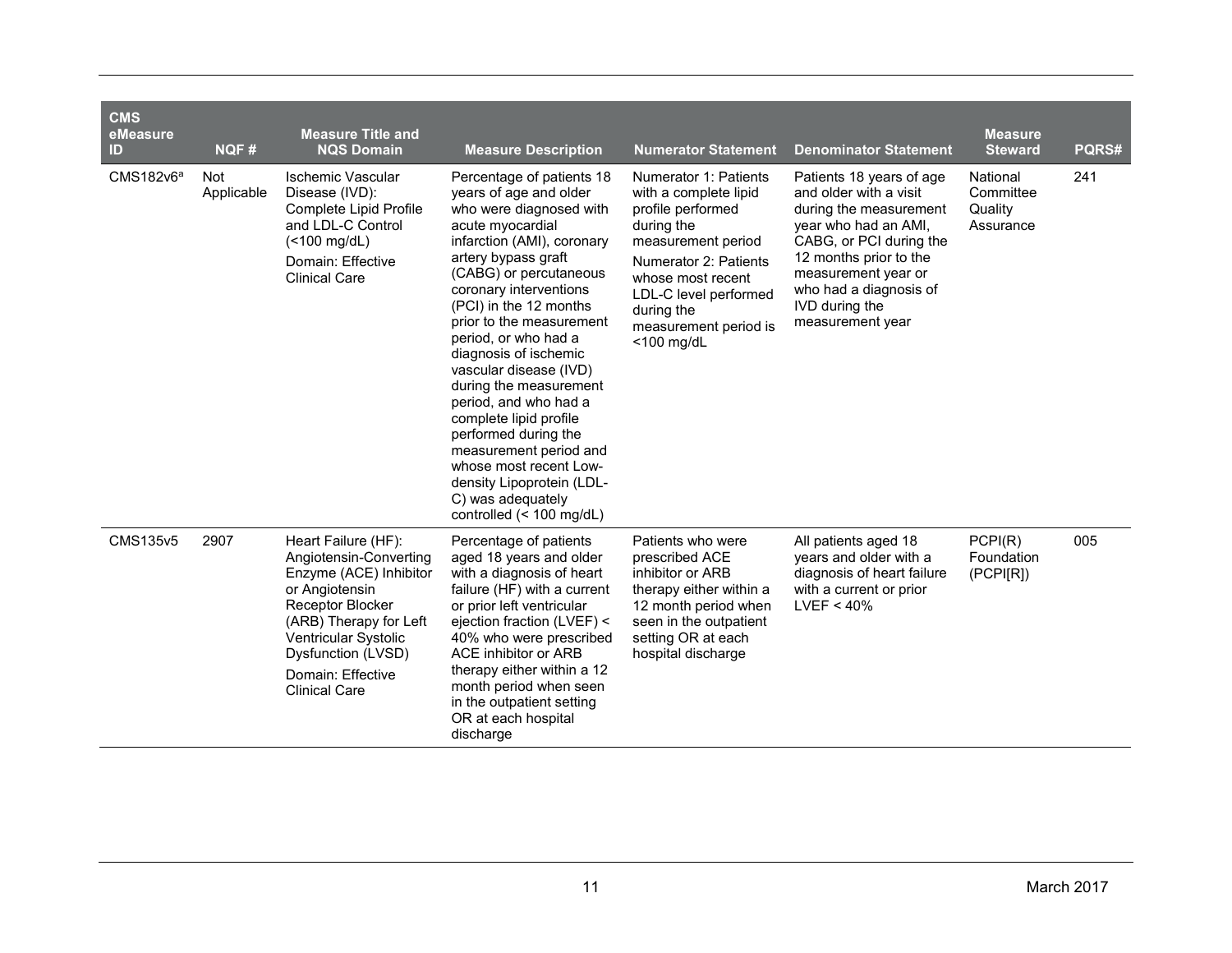| <b>CMS</b><br>eMeasure<br>ID | NQF# | <b>Measure Title and</b><br><b>NQS Domain</b>                                                                                                                                | <b>Measure Description</b>                                                                                                                                                                                                                                                                                                                            | <b>Numerator Statement</b>                                                                                                                                                                                                                                          | <b>Denominator Statement</b>                                                                                          | <b>Measure</b><br><b>Steward</b>   | PQRS#                        |
|------------------------------|------|------------------------------------------------------------------------------------------------------------------------------------------------------------------------------|-------------------------------------------------------------------------------------------------------------------------------------------------------------------------------------------------------------------------------------------------------------------------------------------------------------------------------------------------------|---------------------------------------------------------------------------------------------------------------------------------------------------------------------------------------------------------------------------------------------------------------------|-----------------------------------------------------------------------------------------------------------------------|------------------------------------|------------------------------|
| <b>CMS144v5</b>              | 2908 | Heart Failure (HF):<br>Beta-Blocker Therapy<br>for Left Ventricular<br><b>Systolic Dysfunction</b><br>(LVSD)<br>Domain: Effective<br><b>Clinical Care</b>                    | Percentage of patients<br>aged 18 years and older<br>with a diagnosis of heart<br>failure (HF) with a current<br>or prior left ventricular<br>ejection fraction (LVEF) <<br>40% who were prescribed<br>beta-blocker therapy<br>either within a 12 month<br>period when seen in the<br>outpatient setting OR at<br>each hospital discharge             | Patients who were<br>prescribed beta-<br>blocker therapy either<br>within a 12 month<br>period when seen in<br>the outpatient setting<br>OR at each hospital<br>discharge                                                                                           | All patients aged 18<br>years and older with a<br>diagnosis of heart failure<br>with a current or prior<br>LVEF < 40% | PCPI(R)<br>Foundation<br>(PCPI[R]) | 008<br><b>GPRO</b><br>$HF-6$ |
| CMS143v5                     | 0086 | Primary Open-Angle<br>Glaucoma (POAG):<br><b>Optic Nerve Evaluation</b><br>Domain: Effective<br><b>Clinical Care</b>                                                         | Percentage of patients<br>aged 18 years and older<br>with a diagnosis of<br>primary open-angle<br>glaucoma (POAG) who<br>have an optic nerve head<br>evaluation during one or<br>more office visits within 12<br>months                                                                                                                               | Patients who have an<br>optic nerve head<br>evaluation during one<br>or more office visits<br>within 12 months                                                                                                                                                      | All patients aged 18<br>years and older with a<br>diagnosis of primary<br>open-angle glaucoma                         | PCPI(R)<br>Foundation<br>(PCPI[R]) | 012                          |
| <b>CMS167v5</b>              | 0088 | Diabetic Retinopathy:<br>Documentation of<br>Presence or Absence<br>of Macular Edema and<br>Level of Severity of<br>Retinopathy<br>Domain: Effective<br><b>Clinical Care</b> | Percentage of patients<br>aged 18 years and older<br>with a diagnosis of<br>diabetic retinopathy who<br>had a dilated macular or<br>fundus exam performed<br>which included<br>documentation of the level<br>of severity of retinopathy<br>and the presence or<br>absence of macular<br>edema during one or<br>more office visits within 12<br>months | Patients who had a<br>dilated macular or<br>fundus exam<br>performed which<br>included<br>documentation of the<br>level of severity of<br>retinopathy AND the<br>presence or absence<br>of macular edema<br>during one or more<br>office visits within 12<br>months | All patients aged 18<br>years and older with a<br>diagnosis of diabetic<br>retinopathy                                | PCPI(R)<br>Foundation<br>(PCPI[R]) | 018                          |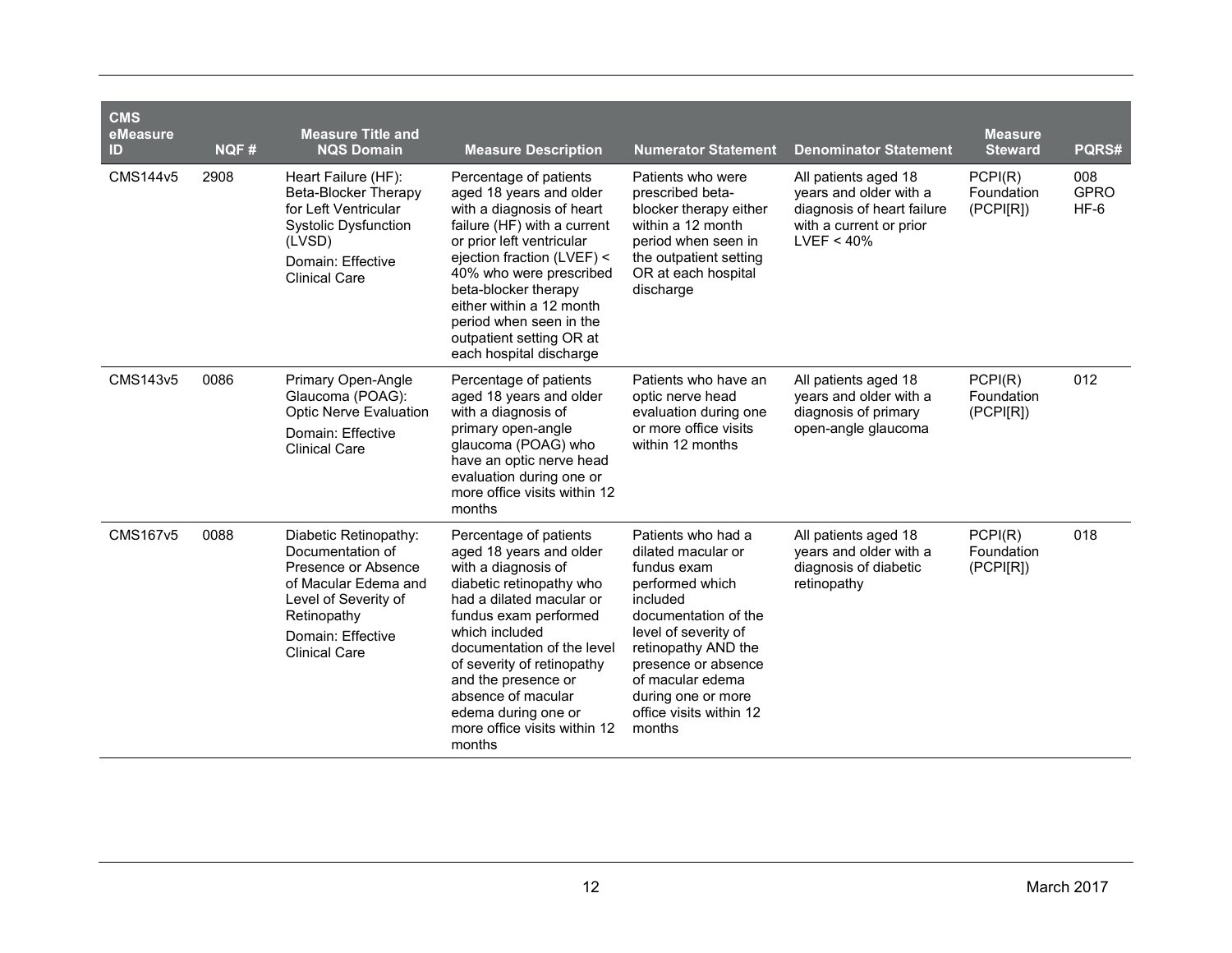| <b>CMS</b><br>eMeasure<br>ID | <b>NQF#</b> | <b>Measure Title and</b><br><b>NQS Domain</b>                                                                                                              | <b>Measure Description</b>                                                                                                                                                                                                                                                                                                                                                                 | <b>Numerator Statement</b>                                                                                                                                                                                               | <b>Denominator Statement</b>                                                                                                                    | <b>Measure</b><br><b>Steward</b>                  | PQRS#                            |
|------------------------------|-------------|------------------------------------------------------------------------------------------------------------------------------------------------------------|--------------------------------------------------------------------------------------------------------------------------------------------------------------------------------------------------------------------------------------------------------------------------------------------------------------------------------------------------------------------------------------------|--------------------------------------------------------------------------------------------------------------------------------------------------------------------------------------------------------------------------|-------------------------------------------------------------------------------------------------------------------------------------------------|---------------------------------------------------|----------------------------------|
| <b>CMS142v5</b>              | 0089        | Diabetic Retinopathy:<br>Communication with<br>the Physician Managing<br><b>Ongoing Diabetes Care</b><br>Domain:<br>Communication and<br>Care Coordination | Percentage of patients<br>aged 18 years and older<br>with a diagnosis of<br>diabetic retinopathy who<br>had a dilated macular or<br>fundus exam performed<br>with documented<br>communication to the<br>physician who manages<br>the ongoing care of the<br>patient with diabetes<br>mellitus regarding the<br>findings of the macular or<br>fundus exam at least once<br>within 12 months | Patients with<br>documentation, at<br>least once within 12<br>months, of the findings<br>of the dilated macular<br>or fundus exam via<br>communication to the<br>physician who<br>manages the patient's<br>diabetic care | All patients aged 18<br>years and older with a<br>diagnosis of diabetic<br>retinopathy who had a<br>dilated macular or fundus<br>exam performed | PCPI(R)<br>Foundation<br>(PCPI[R])                | 019                              |
| CMS139v5                     | 0101        | Falls: Screening for<br><b>Future Fall Risk</b><br>Domain: Patient Safety                                                                                  | Percentage of patients 65<br>years of age and older<br>who were screened for<br>future fall risk during the<br>measurement period                                                                                                                                                                                                                                                          | Patients who were<br>screened for future fall<br>risk at least once<br>within the<br>measurement period                                                                                                                  | Patients aged 65 years<br>and older with a visit<br>during the measurement<br>period                                                            | National<br>Committee<br>for Quality<br>Assurance | 318<br><b>GPRO</b><br>CARE-<br>2 |
| CMS161v5                     | 0104        | <b>Adult Major Depressive</b><br>Disorder (MDD):<br>Suicide Risk<br>Assessment<br>Domain: Effective<br><b>Clinical Care</b>                                | Percentage of patients<br>aged 18 years and older<br>with a diagnosis of major<br>depressive disorder<br>(MDD) with a suicide risk<br>assessment completed<br>during the visit in which a<br>new diagnosis or<br>recurrent episode was<br>identified                                                                                                                                       | Patients with a suicide<br>risk assessment<br>completed during the<br>visit in which a new<br>diagnosis or recurrent<br>episode was identified                                                                           | All patients aged 18<br>years and older with a<br>diagnosis of major<br>depressive disorder<br>(MDD)                                            | PCPI(R)<br>Foundation<br>(PCP I[R])               | 107                              |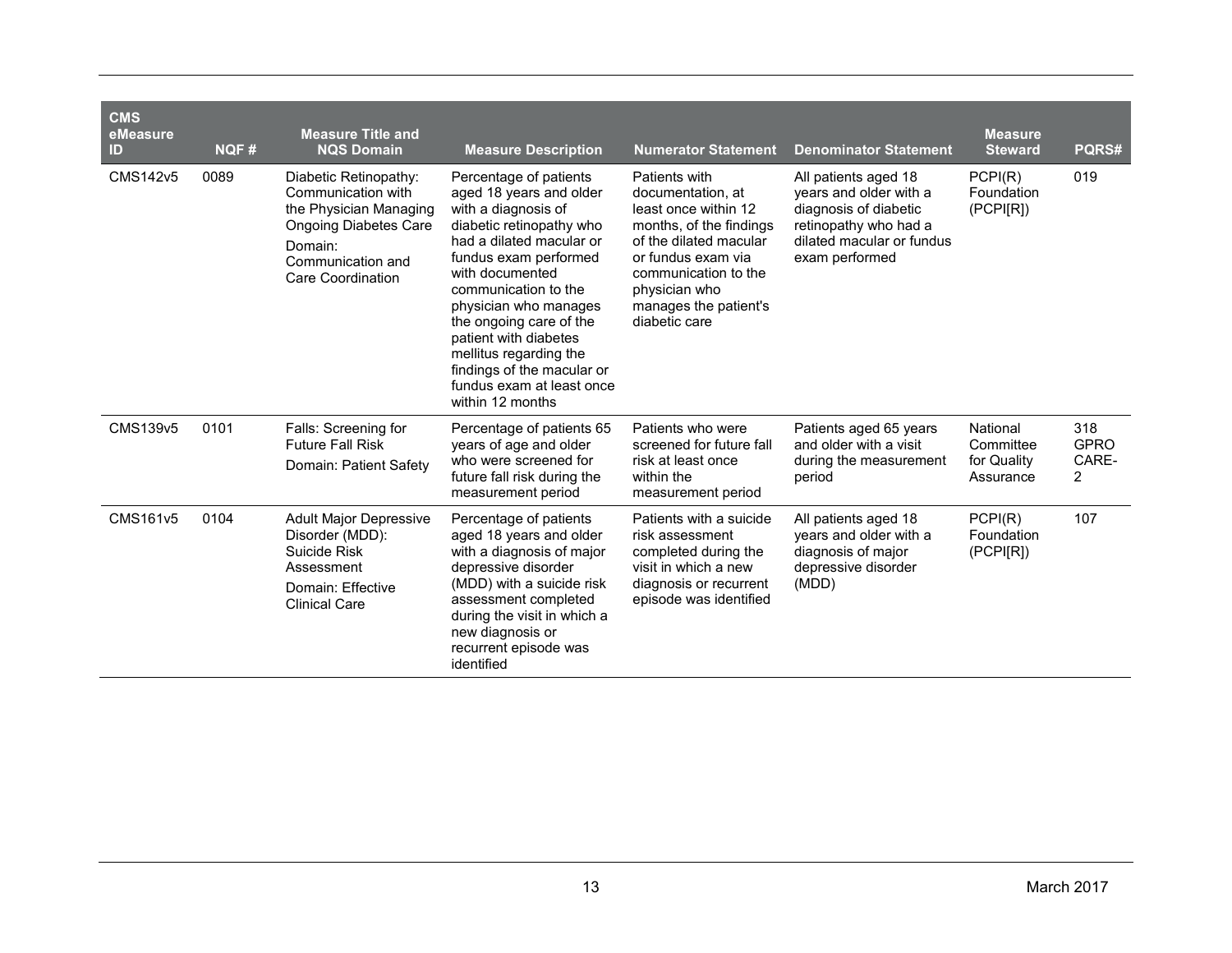| <b>CMS</b><br>eMeasure<br>ID | NQF# | <b>Measure Title and</b><br><b>NQS Domain</b>                                            | <b>Measure Description</b>                                                                                                                                                                                                                                                                                                                                                                                                                                                                                                                                 | <b>Numerator Statement</b>                                                                                                                                                                                                                                                                                                                                                                                                                                                      | <b>Denominator Statement</b>                                                                                                                                                                                                                                                                                                                                                                                           | <b>Measure</b><br><b>Steward</b>                  | PQRS# |
|------------------------------|------|------------------------------------------------------------------------------------------|------------------------------------------------------------------------------------------------------------------------------------------------------------------------------------------------------------------------------------------------------------------------------------------------------------------------------------------------------------------------------------------------------------------------------------------------------------------------------------------------------------------------------------------------------------|---------------------------------------------------------------------------------------------------------------------------------------------------------------------------------------------------------------------------------------------------------------------------------------------------------------------------------------------------------------------------------------------------------------------------------------------------------------------------------|------------------------------------------------------------------------------------------------------------------------------------------------------------------------------------------------------------------------------------------------------------------------------------------------------------------------------------------------------------------------------------------------------------------------|---------------------------------------------------|-------|
| CMS128v5                     | 0105 | Anti-depressant<br>Medication<br>Management<br>Domain: Effective<br><b>Clinical Care</b> | Percentage of patients 18<br>years of age and older<br>who were treated with<br>antidepressant<br>medication, had a<br>diagnosis of major<br>depression, and who<br>remained on an<br>antidepressant medication<br>treatment. Two rates are<br>reported.<br>Percentage of patients<br>$\overline{\phantom{a}}$<br>who remained on an<br>antidepressant<br>medication for at least<br>84 days (12 weeks).<br>Percentage of patients<br>$\overline{a}$<br>who remained on an<br>antidepressant<br>medication for at least<br>180 days $(6 \text{ months})$ . | Numerator 1: Patients<br>who have received<br>antidepressant<br>medication for at least<br>84 days (12 weeks) of<br>continuous treatment<br>during the 114-day<br>period following the<br><b>Index Prescription</b><br><b>Start Date</b><br>Numerator 2: Patients<br>who have received<br>antidepressant<br>medications for at least<br>180 days (6 months) of<br>continuous treatment<br>during the 231-day<br>period following the<br>Index Prescription<br><b>Start Date</b> | Patients 18 years of age<br>and older with a visit<br>during the measurement<br>period who were<br>dispensed<br>antidepressant<br>medications in the time<br>within 270 days (9<br>months) prior to the<br>measurement period<br>through the first 90 days<br>(3 months) of the<br>measurement period,<br>and were diagnosed with<br>major depression 60<br>days prior to, or 60 days<br>after the dispensing<br>event | National<br>Committee<br>for Quality<br>Assurance | 009   |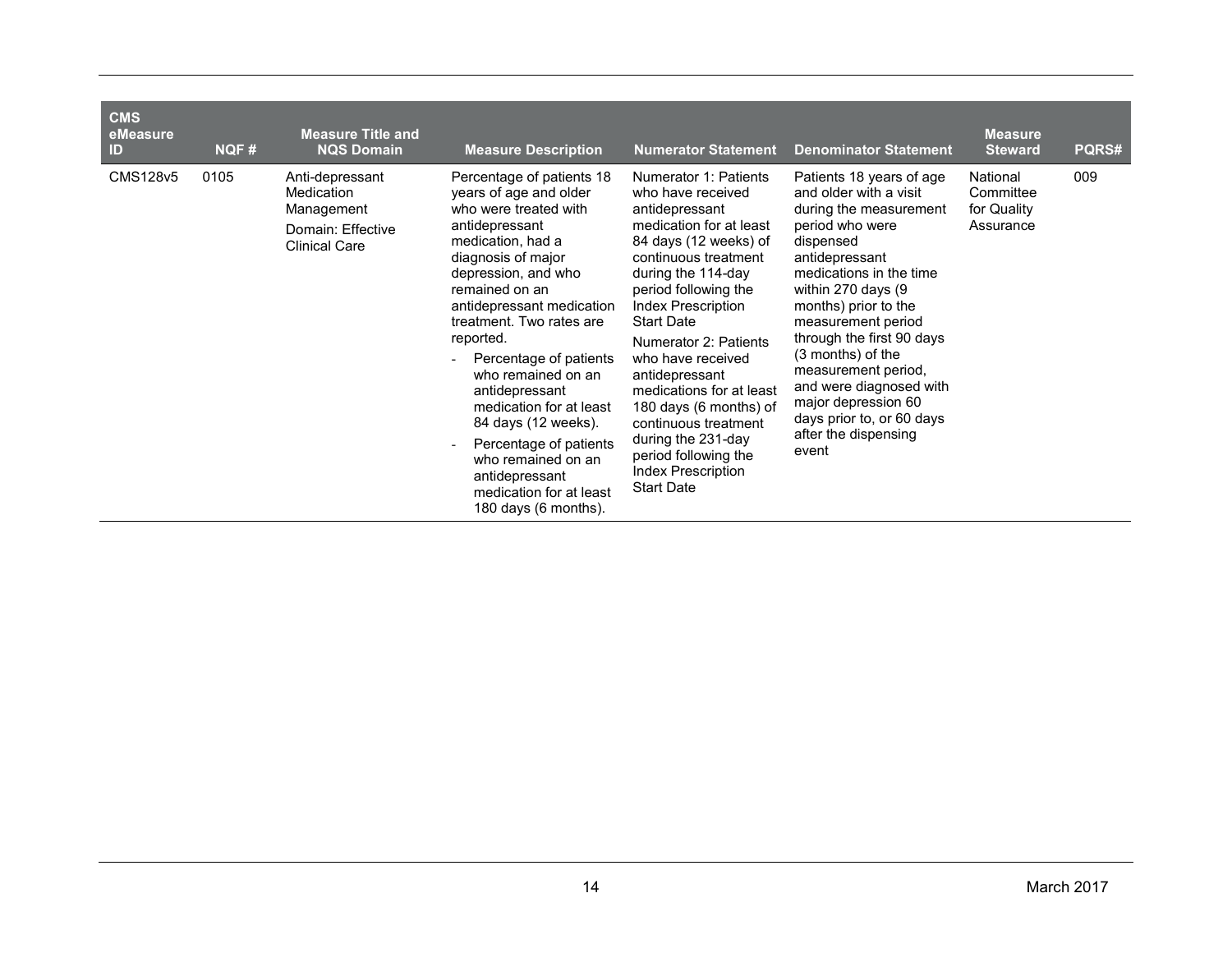| <b>CMS</b><br>eMeasure<br>ID | NQF# | <b>Measure Title and</b><br><b>NQS Domain</b>                                                                                                                        | <b>Measure Description</b>                                                                                                                                                                                                                                                                                                                                                                                                                                                                                                                                                                                                                                                                   | <b>Numerator Statement</b>                                                                                                                                                                                                                                                                                                                                                                                                                                                                                                                                    | <b>Denominator Statement</b>                                                                                                                                                                                                                                                                                                                                                                                                                                                                    | <b>Measure</b><br><b>Steward</b>                  | PQRS# |
|------------------------------|------|----------------------------------------------------------------------------------------------------------------------------------------------------------------------|----------------------------------------------------------------------------------------------------------------------------------------------------------------------------------------------------------------------------------------------------------------------------------------------------------------------------------------------------------------------------------------------------------------------------------------------------------------------------------------------------------------------------------------------------------------------------------------------------------------------------------------------------------------------------------------------|---------------------------------------------------------------------------------------------------------------------------------------------------------------------------------------------------------------------------------------------------------------------------------------------------------------------------------------------------------------------------------------------------------------------------------------------------------------------------------------------------------------------------------------------------------------|-------------------------------------------------------------------------------------------------------------------------------------------------------------------------------------------------------------------------------------------------------------------------------------------------------------------------------------------------------------------------------------------------------------------------------------------------------------------------------------------------|---------------------------------------------------|-------|
| CMS136v6                     | 0108 | ADHD: Follow-Up Care<br>for Children Prescribed<br>Attention-<br>Deficit/Hyperactivity<br>Disorder (ADHD)<br>Medication<br>Domain: Effective<br><b>Clinical Care</b> | Percentage of children 6-<br>12 years of age and newly<br>dispensed a medication<br>for attention-<br>deficit/hyperactivity<br>disorder (ADHD) who had<br>appropriate follow-up<br>care. Two rates are<br>reported.<br>Percentage of children<br>who had one follow-up<br>visit with a practitioner<br>with prescribing<br>authority during the<br>30-Day Initiation<br>Phase.<br>Percentage of children<br>who remained on<br>ADHD medication for<br>at least 210 days and<br>who, in addition to the<br>visit in the Initiation<br>Phase, had at least<br>two additional follow-<br>up visits with a<br>practitioner within 270<br>days (9 months) after<br>the Initiation Phase<br>ended. | Numerator 1: Patients<br>who had at least one<br>face-to-face visit with a<br>practitioner with<br>prescribing authority<br>within 30 days after the<br>IPSD.<br>Numerator 2: Patients<br>who had at least one<br>face-to-face visit with a<br>practitioner with<br>prescribing authority<br>during the Initiation<br>Phase, and at least<br>two follow-up visits<br>during the<br>Continuation and<br>Maintenance Phase.<br>One of the two visits<br>during the<br>Continuation and<br>Maintenance Phase<br>may be a telephone<br>visit with a practitioner. | Initial Population 1:<br>Children 6-12 years of<br>age who were dispensed<br>an ADHD medication<br>during the Intake Period<br>and who had a visit<br>during the measurement<br>period.<br>Initial Population 2:<br>Children 6-12 years of<br>age who were dispensed<br>an ADHD medication<br>during the Intake Period<br>and who remained on the<br>medication for at least<br>210 days out of the 300<br>days following the IPSD,<br>and who had a visit<br>during the measurement<br>period. | National<br>Committee<br>for Quality<br>Assurance | 366   |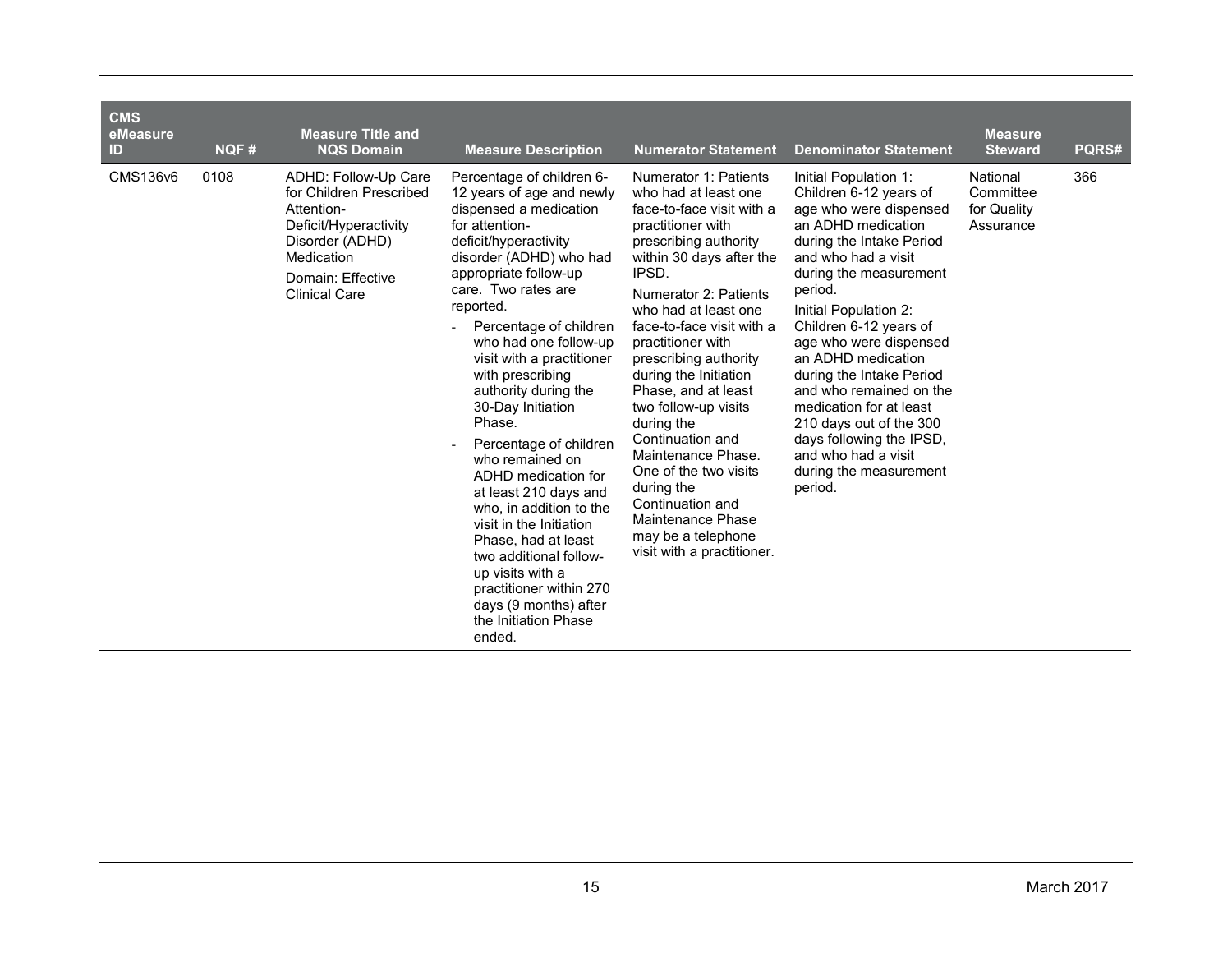| <b>CMS</b><br>eMeasure |                          | <b>Measure Title and</b>                                                                                                                               |                                                                                                                                                                                                      |                                                                                                                                                                                                                                                            |                                                                                                                                                                                                                                                                                                                                                                                                                                                                                                                                                     | <b>Measure</b>                                                    |       |
|------------------------|--------------------------|--------------------------------------------------------------------------------------------------------------------------------------------------------|------------------------------------------------------------------------------------------------------------------------------------------------------------------------------------------------------|------------------------------------------------------------------------------------------------------------------------------------------------------------------------------------------------------------------------------------------------------------|-----------------------------------------------------------------------------------------------------------------------------------------------------------------------------------------------------------------------------------------------------------------------------------------------------------------------------------------------------------------------------------------------------------------------------------------------------------------------------------------------------------------------------------------------------|-------------------------------------------------------------------|-------|
| ID                     | NQF#                     | <b>NQS Domain</b>                                                                                                                                      | <b>Measure Description</b>                                                                                                                                                                           | <b>Numerator Statement</b>                                                                                                                                                                                                                                 | <b>Denominator Statement</b>                                                                                                                                                                                                                                                                                                                                                                                                                                                                                                                        | <b>Steward</b>                                                    | PQRS# |
| <b>CMS169v5</b>        | <b>Not</b><br>Applicable | <b>Bipolar Disorder and</b><br>Major Depression:<br>Appraisal for alcohol or<br>chemical substance<br>use<br>Domain: Effective<br><b>Clinical Care</b> | Percentage of patients<br>with depression or bipolar<br>disorder with evidence of<br>an initial assessment that<br>includes an appraisal for<br>alcohol or chemical<br>substance use                 | Patients in the<br>denominator with<br>evidence of an<br>assessment for alcohol<br>or other substance use<br>following or concurrent<br>with the new<br>diagnosis, and prior to<br>or concurrent with the<br>initiation of treatment<br>for that diagnosis | Patients 18 years of age<br>or older at the start of the<br>measurement period with<br>a new diagnosis of<br>unipolar depression or<br>bipolar disorder during<br>the first 323 days of the<br>measurement period,<br>and evidence of<br>treatment for unipolar<br>depression or bipolar<br>disorder within 42 days<br>of diagnosis. The<br>existence of a 'new<br>diagnosis' is established<br>by the absence of<br>diagnoses and<br>treatments of unipolar<br>depression or bipolar<br>disorder during the 180<br>days prior to the<br>diagnosis. | Centers for<br>Medicare &<br>Medicaid<br><b>Services</b><br>(CMS) | 367   |
| <b>CMS157v5</b>        | 0384                     | Oncology: Medical and<br>Radiation - Pain<br><b>Intensity Quantified</b><br>Domain: Person and<br>Caregiver-Centered<br>Experience and<br>Outcomes     | Percentage of patient<br>visits, regardless of<br>patient age, with a<br>diagnosis of cancer<br>currently receiving<br>chemotherapy or radiation<br>therapy in which pain<br>intensity is quantified | Patient visits in which<br>pain intensity is<br>quantified                                                                                                                                                                                                 | All patient visits,<br>regardless of patient age,<br>with a diagnosis of<br>cancer currently<br>receiving chemotherapy<br>or radiation therapy                                                                                                                                                                                                                                                                                                                                                                                                      | PCPI(R)<br>Foundation<br>(PCPI[R])                                | 143   |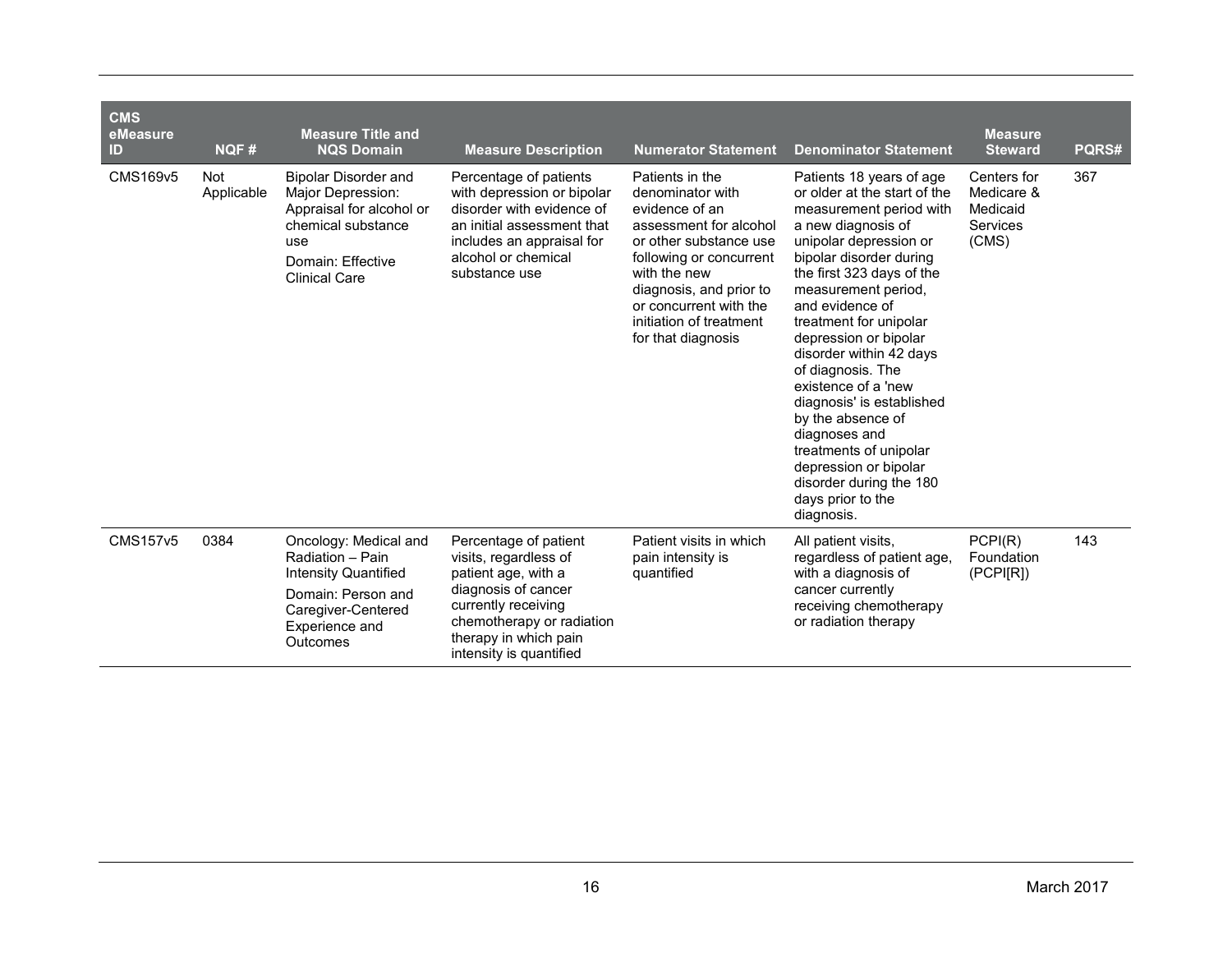| <b>CMS</b><br>eMeasure<br>ID | NQF# | <b>Measure Title and</b><br><b>NQS Domain</b>                                                                                                                                                              | <b>Measure Description</b>                                                                                                                                                                                                                                                                                                                                                                       | <b>Numerator Statement</b>                                                                                                                                                                                   | <b>Denominator Statement</b>                                                                                                                                                                                                                                                         | <b>Measure</b><br><b>Steward</b>    | PQRS# |
|------------------------------|------|------------------------------------------------------------------------------------------------------------------------------------------------------------------------------------------------------------|--------------------------------------------------------------------------------------------------------------------------------------------------------------------------------------------------------------------------------------------------------------------------------------------------------------------------------------------------------------------------------------------------|--------------------------------------------------------------------------------------------------------------------------------------------------------------------------------------------------------------|--------------------------------------------------------------------------------------------------------------------------------------------------------------------------------------------------------------------------------------------------------------------------------------|-------------------------------------|-------|
| CMS141v6 <sup>a</sup>        | 0385 | Colon Cancer:<br>Chemotherapy for<br>AJCC Stage III Colon<br><b>Cancer Patients</b><br>Domain: Effective<br><b>Clinical Care</b>                                                                           | Percentage of patients<br>aged 18 through 80 years<br>with AJCC Stage III colon<br>cancer who are referred<br>for adjuvant<br>chemotherapy, prescribed<br>adjuvant chemotherapy,<br>or have previously<br>received adjuvant<br>chemotherapy within the<br>12-month reporting period                                                                                                              | Patients who are<br>referred for adjuvant<br>chemotherapy,<br>prescribed adjuvant<br>chemotherapy, or who<br>have previously<br>received adjuvant<br>chemotherapy within<br>the 12 month reporting<br>period | All patients aged 18<br>through 80 years with<br>colon cancer with AJCC<br>Stage III colon cancer                                                                                                                                                                                    | PCPI(R)<br>Foundation<br>(PCPI[R])  | 072   |
| CMS140v5 <sup>a</sup>        | 0387 | <b>Breast Cancer:</b><br>Hormonal Therapy for<br>Stage I (T1b)-IIIC<br>Estrogen<br>Receptor/Progesterone<br>Receptor (ER/PR)<br><b>Positive Breast Cancer</b><br>Domain: Effective<br><b>Clinical Care</b> | Percentage of female<br>patients aged 18 years<br>and older with Stage I<br>(T1b) through IIIC, ER or<br>PR positive breast cancer<br>who were prescribed<br>tamoxifen or aromatase<br>inhibitor (AI) during the<br>12-month reporting period                                                                                                                                                    | Patients who were<br>prescribed tamoxifen<br>or aromatase inhibitor<br>(AI) during the 12-<br>month reporting period                                                                                         | All female patients aged<br>18 years and older with a<br>diagnosis of breast<br>cancer with Stage I (T1b)<br>through IIIC, estrogen<br>receptor (ER) or<br>progesterone receptor<br>(PR) positive breast<br>cancer                                                                   | PCPI(R)<br>Foundation<br>(PCPI[R])  | 071   |
| <b>CMS129v6</b>              | 0389 | Prostate Cancer:<br>Avoidance of Overuse<br>of Bone Scan for<br><b>Staging Low Risk</b><br><b>Prostate Cancer</b><br>Patients<br>Domain: Efficiency and<br><b>Cost Reduction</b>                           | Percentage of patients,<br>regardless of age, with a<br>diagnosis of prostate<br>cancer at low (or very low)<br>risk of recurrence<br>receiving interstitial<br>prostate brachytherapy,<br>OR external beam<br>radiotherapy to the<br>prostate, OR radical<br>prostatectomy, OR<br>cryotherapy who did not<br>have a bone scan<br>performed at any time<br>since diagnosis of<br>prostate cancer | Patients who did not<br>have a bone scan<br>performed at any time<br>since diagnosis of<br>prostate cancer                                                                                                   | All patients, regardless of<br>age, with a diagnosis of<br>prostate cancer at low (or<br>very low) risk of<br>recurrence receiving<br>interstitial prostate<br>brachytherapy, OR<br>external beam<br>radiotherapy to the<br>prostate, OR radical<br>prostatectomy, OR<br>cryotherapy | PCPI(R)<br>Foundation<br>(PCP I[R]) | 102   |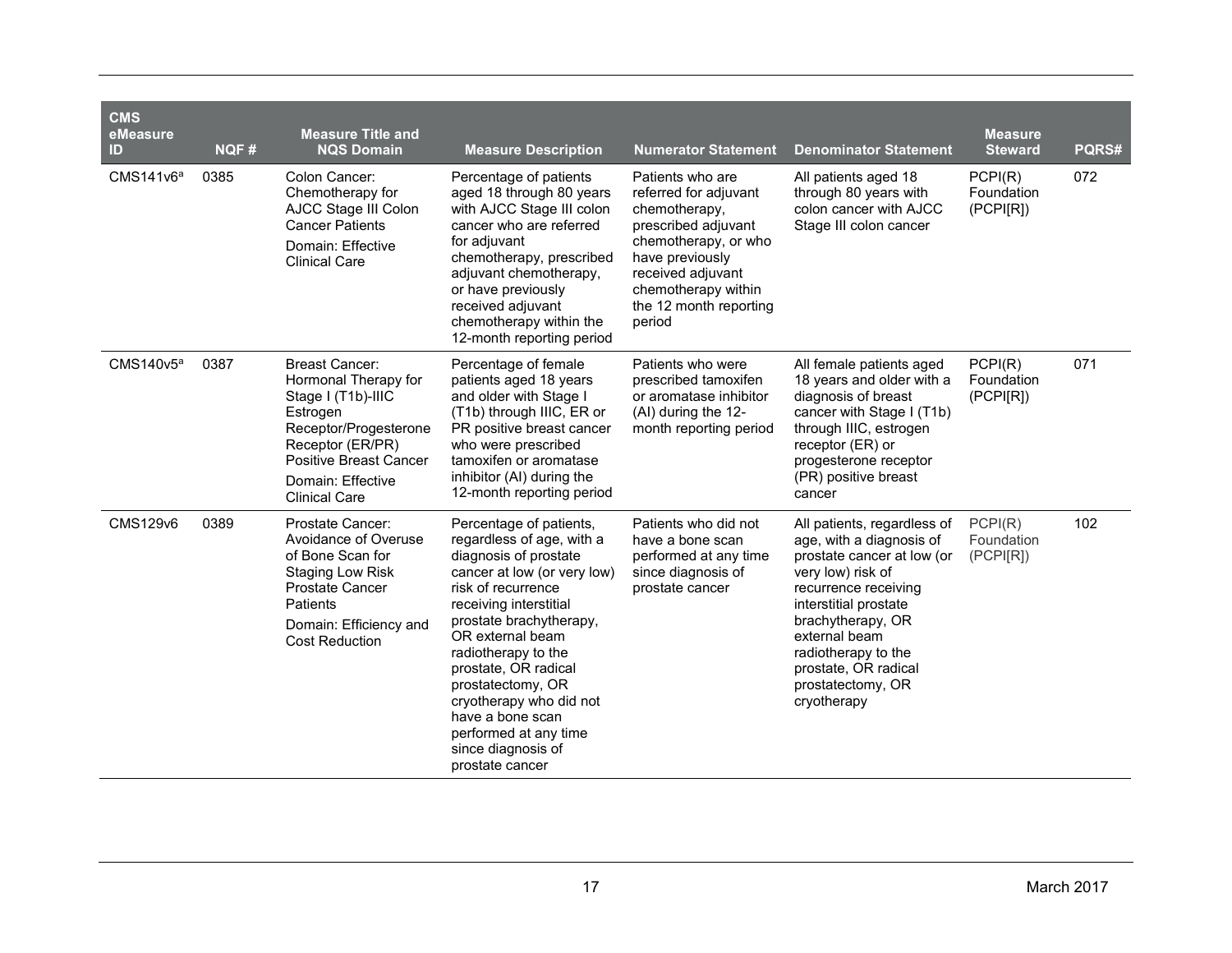| <b>CMS</b><br>eMeasure<br>ID | NQF#               | <b>Measure Title and</b><br><b>NQS Domain</b>                                                                     | <b>Measure Description</b>                                                                                                                                                                             | <b>Numerator Statement</b>                                                                                                                                                                                                                                                                                                                                                                                                                                                                                         | <b>Denominator Statement</b>                                                                                                                                                                                                                                                                                                                                                                                                                                                                                                                                                                                                                                                                                                                                                     | <b>Measure</b><br><b>Steward</b>                  | PQRS# |
|------------------------------|--------------------|-------------------------------------------------------------------------------------------------------------------|--------------------------------------------------------------------------------------------------------------------------------------------------------------------------------------------------------|--------------------------------------------------------------------------------------------------------------------------------------------------------------------------------------------------------------------------------------------------------------------------------------------------------------------------------------------------------------------------------------------------------------------------------------------------------------------------------------------------------------------|----------------------------------------------------------------------------------------------------------------------------------------------------------------------------------------------------------------------------------------------------------------------------------------------------------------------------------------------------------------------------------------------------------------------------------------------------------------------------------------------------------------------------------------------------------------------------------------------------------------------------------------------------------------------------------------------------------------------------------------------------------------------------------|---------------------------------------------------|-------|
| CMS62v5ª                     | Not.<br>Applicable | <b>HIV/AIDS: Medical Visit</b><br>Domain: Effective<br><b>Clinical Care</b>                                       | Percentage of patients,<br>regardless of age, with a<br>diagnosis of HIV/AIDS<br>with at least two medical<br>visits during the<br>measurement year with a<br>minimum of 90 days<br>between each visit | Patients with at least<br>two medical visits<br>during the<br>measurement period<br>with a minimum of 90<br>days between each<br>visit                                                                                                                                                                                                                                                                                                                                                                             | All patients, regardless of<br>age, with a diagnosis of<br>HIV/AIDS seen during<br>the measurement period                                                                                                                                                                                                                                                                                                                                                                                                                                                                                                                                                                                                                                                                        | National<br>Committee<br>for Quality<br>Assurance | 368   |
| <b>CMS52v5</b>               | 0405               | HIV/AIDS:<br>Pneumocystis Jiroveci<br>Pneumonia (PCP)<br>Prophylaxis<br>Domain: Effective<br><b>Clinical Care</b> | Percentage of patients<br>aged 6 weeks and older<br>with a diagnosis of<br>HIV/AIDS who were<br>prescribed Pneumocystis<br>jiroveci pneumonia (PCP)<br>prophylaxis                                     | Numerator 1: Patients<br>who were prescribed<br>Pneumocystis jiroveci<br>pneumonia (PCP)<br>prophylaxis within 3<br>months of CD4 count<br>below 200 cells/mm3<br>Numerator 2: Patients<br>who were prescribed<br>Pneumocystis jiroveci<br>pneumonia (PCP)<br>prophylaxis within 3<br>months of CD4 count<br>below 500 cells/mm3<br>or a CD4 percentage<br>below 15%<br>Numerator 3: Patients<br>who were prescribed<br>Pneumocystis jiroveci<br>pneumonia (PCP)<br>prophylaxis at the time<br>of diagnosis of HIV | Initial Population 1: All<br>patients aged 6 years<br>and older with a<br>diagnosis of HIV/AIDS<br>and a CD4 count below<br>200 cells/mm3 who had<br>at least two visits during<br>the measurement year,<br>with at least 90 days in<br>between each visit<br>Initial Population 2: All<br>patients aged 1-5 years<br>of age with a diagnosis of<br>HIV/AIDS and a CD4<br>count below 500<br>cells/mm3 or a CD4<br>percentage below 15%<br>who had at least two<br>visits during the<br>measurement year, with<br>at least 90 days in<br>between each visit<br>Initial Population 3: All<br>patients aged 6 weeks to<br>12 months with a<br>diagnosis of HIV who<br>had at least two visits<br>during the measurement<br>year, with at least 90<br>days in between each<br>visit | National<br>Committee<br>for Quality<br>Assurance | 160   |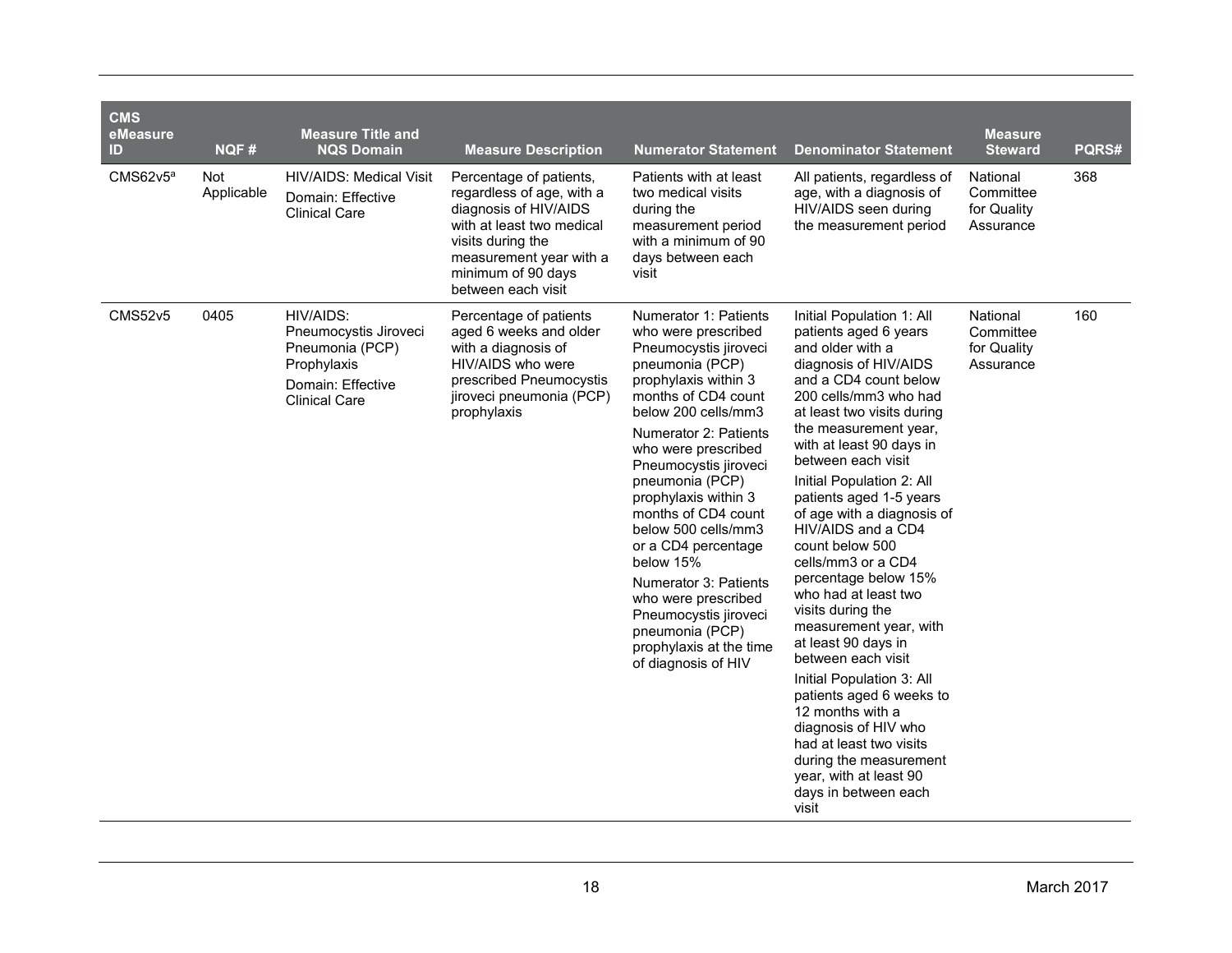| <b>CMS</b><br>eMeasure<br>ID | NQF#                     | <b>Measure Title and</b><br><b>NQS Domain</b>                                                                                  | <b>Measure Description</b>                                                                                                                                                                                                                                                            | <b>Numerator Statement</b>                                                                                                                                                                                          | <b>Denominator Statement</b>                                                                                                                                                       | <b>Measure</b><br><b>Steward</b>                           | PQRS#                             |
|------------------------------|--------------------------|--------------------------------------------------------------------------------------------------------------------------------|---------------------------------------------------------------------------------------------------------------------------------------------------------------------------------------------------------------------------------------------------------------------------------------|---------------------------------------------------------------------------------------------------------------------------------------------------------------------------------------------------------------------|------------------------------------------------------------------------------------------------------------------------------------------------------------------------------------|------------------------------------------------------------|-----------------------------------|
| CMS77v5 <sup>a</sup>         | <b>Not</b><br>Applicable | <b>HIV/AIDS: RNA Control</b><br>for Patients with HIV<br>Domain: Effective<br><b>Clinical Care</b>                             | Percentage of patients<br>aged 13 years and older<br>with a diagnosis of<br>HIV/AIDS, with at least<br>two visits during the<br>measurement year, with<br>at least 90 days between<br>each visit, whose most<br>recent HIV RNA level is<br><200 copies/mL                             | Patients whose most<br>recent HIV RNA level<br>is <200 copies/mL<br>during the<br>measurement period                                                                                                                | All patients aged 13<br>years and older with a<br>diagnosis of HIV/AIDS<br>with at least two visits<br>during the measurement<br>year, with at least 90<br>days between each visit | Centers for<br>Medicare &<br>Medicaid<br>Services<br>(CMS) | 381                               |
| CMS2v6                       | 0418                     | Preventive Care and<br>Screening: Screening<br>for Depression and<br>Follow-Up Plan<br>Domain: Community/<br>Population Health | Percentage of patients<br>aged 12 years and older<br>screened for depression<br>on the date of the<br>encounter using an age<br>appropriate standardized<br>depression screening tool<br>AND if positive, a follow-<br>up plan is documented on<br>the date of the positive<br>screen | Patients screened for<br>depression on the date<br>of the encounter using<br>an age appropriate<br>standardized tool AND<br>if positive, a follow-up<br>plan is documented on<br>the date of the positive<br>screen | All patients aged 12<br>years and older before<br>the beginning of the<br>measurement period with<br>at least one eligible<br>encounter during the<br>measurement period           | Centers for<br>Medicare &<br>Medicaid<br>Services<br>(CMS) | 134<br><b>GPRO</b><br>PREV-<br>12 |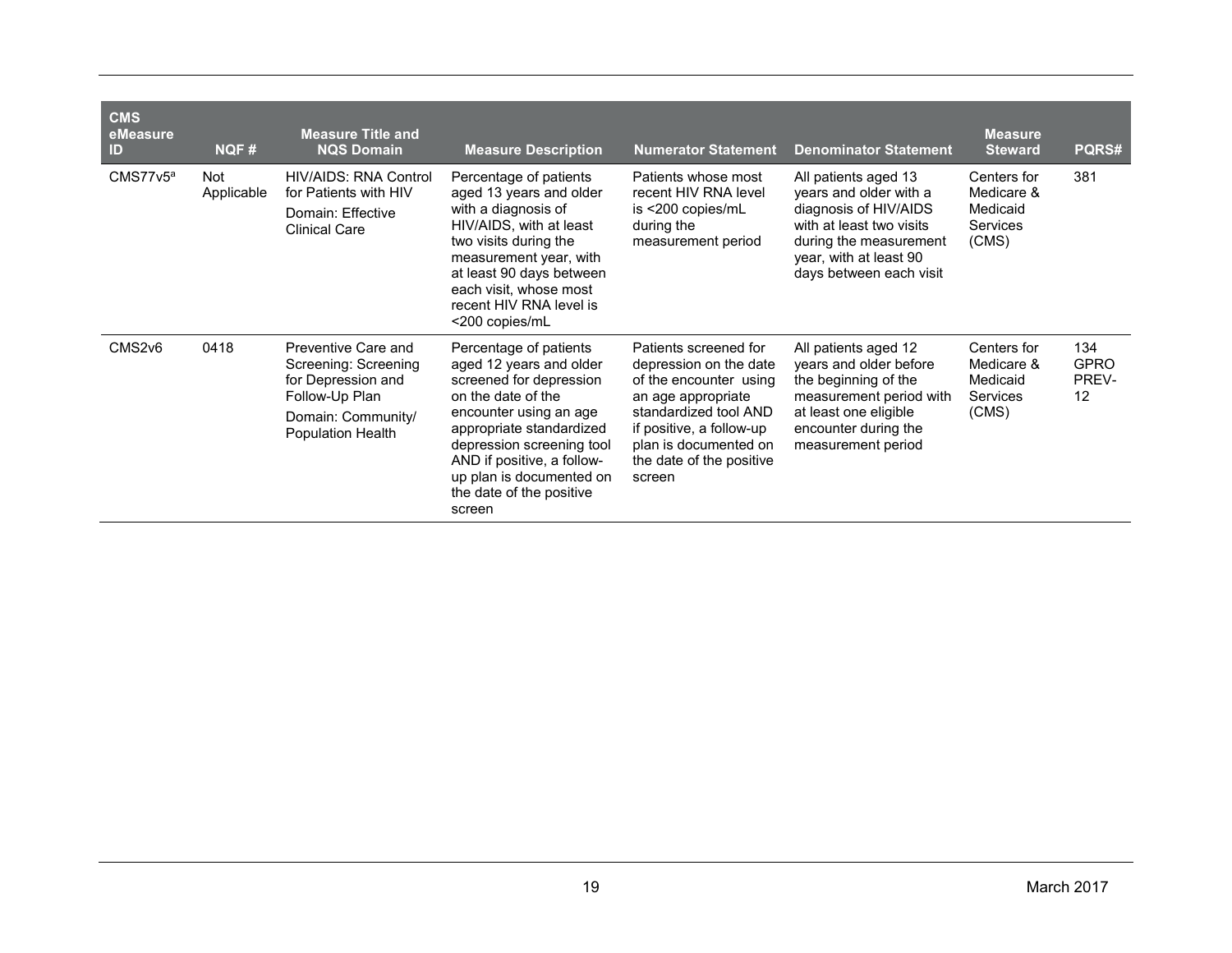| <b>CMS</b><br>eMeasure<br>ID | NQF# | <b>Measure Title and</b><br><b>NQS Domain</b>                                                                                                | <b>Measure Description</b>                                                                                                                                                                                                                                                                                                                                                                                                                                                                            | <b>Numerator Statement</b>                                                                                                                                                                                                                                                                                                                                                                                                                                      | <b>Denominator Statement</b>                                                                                                                             | <b>Measure</b><br><b>Steward</b>                                  | PQRS#                            |
|------------------------------|------|----------------------------------------------------------------------------------------------------------------------------------------------|-------------------------------------------------------------------------------------------------------------------------------------------------------------------------------------------------------------------------------------------------------------------------------------------------------------------------------------------------------------------------------------------------------------------------------------------------------------------------------------------------------|-----------------------------------------------------------------------------------------------------------------------------------------------------------------------------------------------------------------------------------------------------------------------------------------------------------------------------------------------------------------------------------------------------------------------------------------------------------------|----------------------------------------------------------------------------------------------------------------------------------------------------------|-------------------------------------------------------------------|----------------------------------|
| <b>CMS68v6</b>               | 0419 | Documentation of<br><b>Current Medications in</b><br>the Medical Record<br>Domain: Patient Safety                                            | Percentage of visits for<br>patients aged 18 years<br>and older for which the<br>eligible professional<br>attests to documenting a<br>list of current medications<br>using all immediate<br>resources available on the<br>date of the encounter.<br>This list must include ALL<br>known prescriptions, over-<br>the-counters, herbals, and<br>vitamin/mineral/dietary<br>(nutritional) supplements<br>AND must contain the<br>medications' name,<br>dosage, frequency and<br>route of administration. | Eligible professional<br>attests to<br>documenting, updating<br>or reviewing the<br>patient's current<br>medications using all<br>immediate resources<br>available on the date<br>of the encounter. This<br>list must include ALL<br>known prescriptions,<br>over-the-counters.<br>herbals and<br>vitamin/mineral/dietary<br>(nutritional)<br>supplements AND<br>must contain the<br>medications' name,<br>dosages, frequency<br>and route of<br>administration | All visits occurring during<br>the 12 month reporting<br>period for patients aged<br>18 years and older<br>before the start of the<br>measurement period | Centers for<br>Medicare &<br>Medicaid<br><b>Services</b><br>(CMS) | 130<br><b>GPRO</b><br>CARE-<br>3 |
| <b>CMS69v5</b>               | 0421 | Preventive Care and<br>Screening: Body Mass<br>Index (BMI) Screening<br>and Follow-Up Plan<br>Domain: Community/<br><b>Population Health</b> | Percentage of patients<br>aged 18 years and older<br>with a BMI documented<br>during the current<br>encounter or during the<br>previous six months AND<br>with a BMI outside of<br>normal parameters, a<br>follow-up plan is<br>documented during the<br>encounter or during the<br>previous six months of the<br>current encounter<br><b>Normal Parameters:</b><br>Age 18 years and older<br>BMI = $> 18.5$ and $< 25$<br>kg/m2                                                                      | Patients with a<br>documented BMI<br>during the encounter<br>or during the previous<br>six months, AND when<br>the BMI is outside of<br>normal parameters, a<br>follow-up plan is<br>documented during the<br>encounter or during<br>the previous six<br>months of the current<br>encounter                                                                                                                                                                     | All patients 18 and older<br>on the date of the<br>encounter with at least<br>one eligible encounter<br>during the measurement<br>period                 | Centers for<br>Medicare &<br>Medicaid<br><b>Services</b>          | 128<br><b>GPRO</b><br>PREV-<br>9 |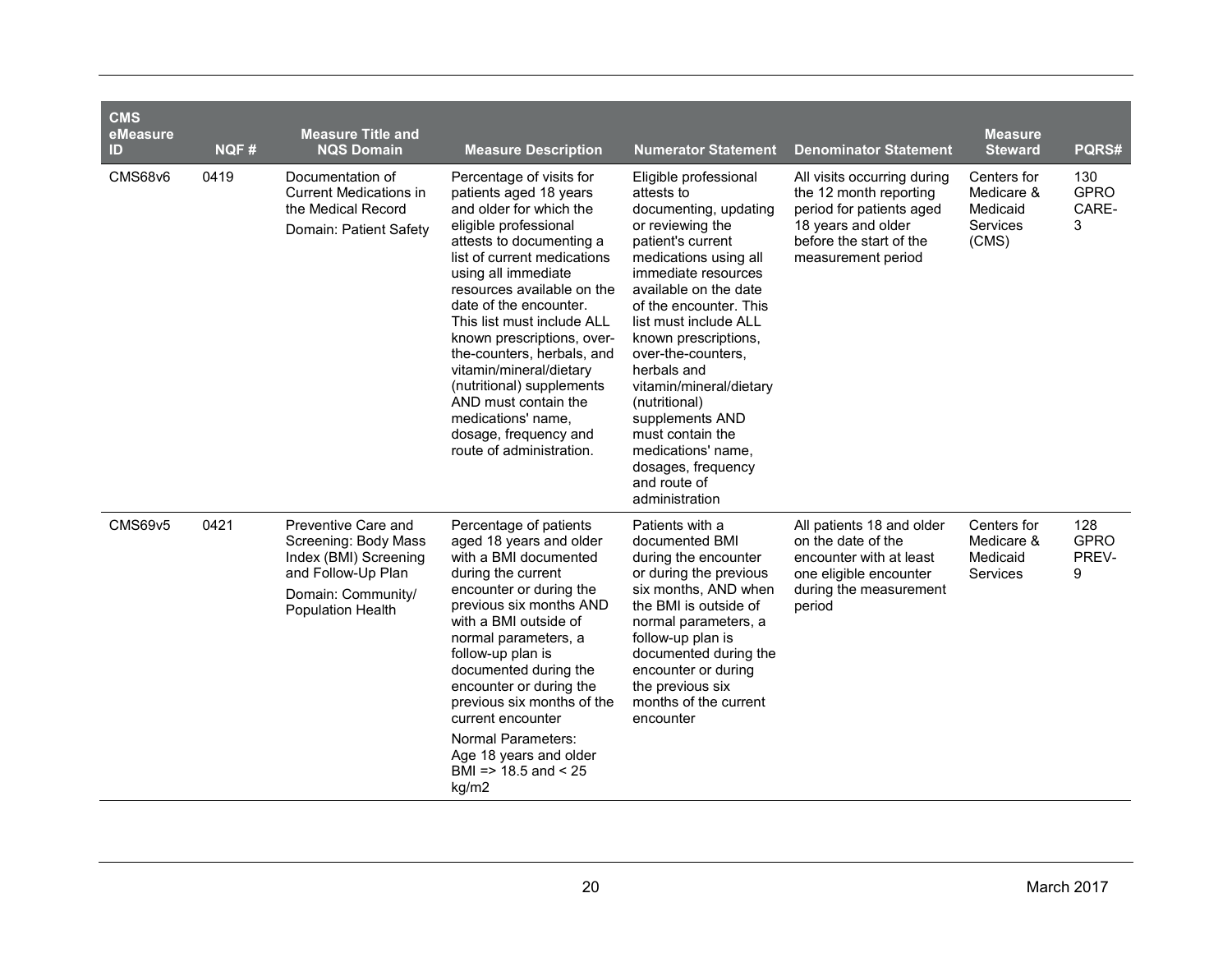| <b>CMS</b><br>eMeasure<br>ID | NQF#              | <b>Measure Title and</b><br><b>NQS Domain</b>                                                                                                                      | <b>Measure Description</b>                                                                                                                                                                                                                                                                                                                                                                                                                                                  | <b>Numerator Statement</b>                                                                                                                                                                                                                                                                                     | <b>Denominator Statement</b>                                                                                                                               | <b>Measure</b><br><b>Steward</b>   | PQRS# |
|------------------------------|-------------------|--------------------------------------------------------------------------------------------------------------------------------------------------------------------|-----------------------------------------------------------------------------------------------------------------------------------------------------------------------------------------------------------------------------------------------------------------------------------------------------------------------------------------------------------------------------------------------------------------------------------------------------------------------------|----------------------------------------------------------------------------------------------------------------------------------------------------------------------------------------------------------------------------------------------------------------------------------------------------------------|------------------------------------------------------------------------------------------------------------------------------------------------------------|------------------------------------|-------|
| CMS132v5                     | 0564              | Cataracts:<br>Complications within 30<br>Days Following<br><b>Cataract Surgery</b><br>Requiring Additional<br><b>Surgical Procedures</b><br>Domain: Patient Safety | Percentage of patients<br>aged 18 years and older<br>with a diagnosis of<br>uncomplicated cataract<br>who had cataract surgery<br>and had any of a specified<br>list of surgical procedures<br>in the 30 days following<br>cataract surgery which<br>would indicate the<br>occurrence of any of the<br>following major<br>complications: retained<br>nuclear fragments,<br>endophthalmitis,<br>dislocated or wrong power<br>IOL, retinal detachment,<br>or wound dehiscence | Patients who had one<br>or more specified<br>operative procedures<br>for any of the following<br>major complications<br>within 30 days<br>following cataract<br>surgery: retained<br>nuclear fragments,<br>endophthalmitis,<br>dislocated or wrong<br>power IOL, retinal<br>detachment, or wound<br>dehiscence | All patients aged 18<br>years and older who had<br>cataract surgery and no<br>significant ocular<br>conditions impacting the<br>surgical complication rate | PCPI(R)<br>Foundation<br>(PCPI[R]) | 192   |
| CMS133v5                     | 0565              | Cataracts: 20/40 or<br><b>Better Visual Acuity</b><br>within 90 Days<br><b>Following Cataract</b><br>Surgery<br>Domain: Effective<br><b>Clinical Care</b>          | Percentage of patients<br>aged 18 years and older<br>with a diagnosis of<br>uncomplicated cataract<br>who had cataract surgery<br>and no significant ocular<br>conditions impacting the<br>visual outcome of surgery<br>and had best-corrected<br>visual acuity of 20/40 or<br>better (distance or near)<br>achieved within 90 days<br>following the cataract<br>surgery                                                                                                    | Patients who had best-<br>corrected visual acuity<br>of 20/40 or better<br>(distance or near)<br>achieved within 90<br>days following cataract<br>surgery                                                                                                                                                      | All patients aged 18<br>years and older who had<br>cataract surgery                                                                                        | PCPI(R)<br>Foundation<br>(PCPI[R]) | 191   |
| CMS158v5                     | Not<br>Applicable | Pregnant women that<br>had HBsAg testing<br>Domain: Effective<br><b>Clinical Care</b>                                                                              | This measure identifies<br>pregnant women who had<br>a HBsAg (hepatitis B) test<br>during their pregnancy                                                                                                                                                                                                                                                                                                                                                                   | Patients who were<br>tested for hepatitis B<br>surface antigen<br>(HBsAg) during<br>pregnancy within 280<br>days prior to delivery                                                                                                                                                                             | All female patients aged<br>12 and older who had a<br>live birth or delivery<br>during the measurement<br>period                                           | Optum                              | 369   |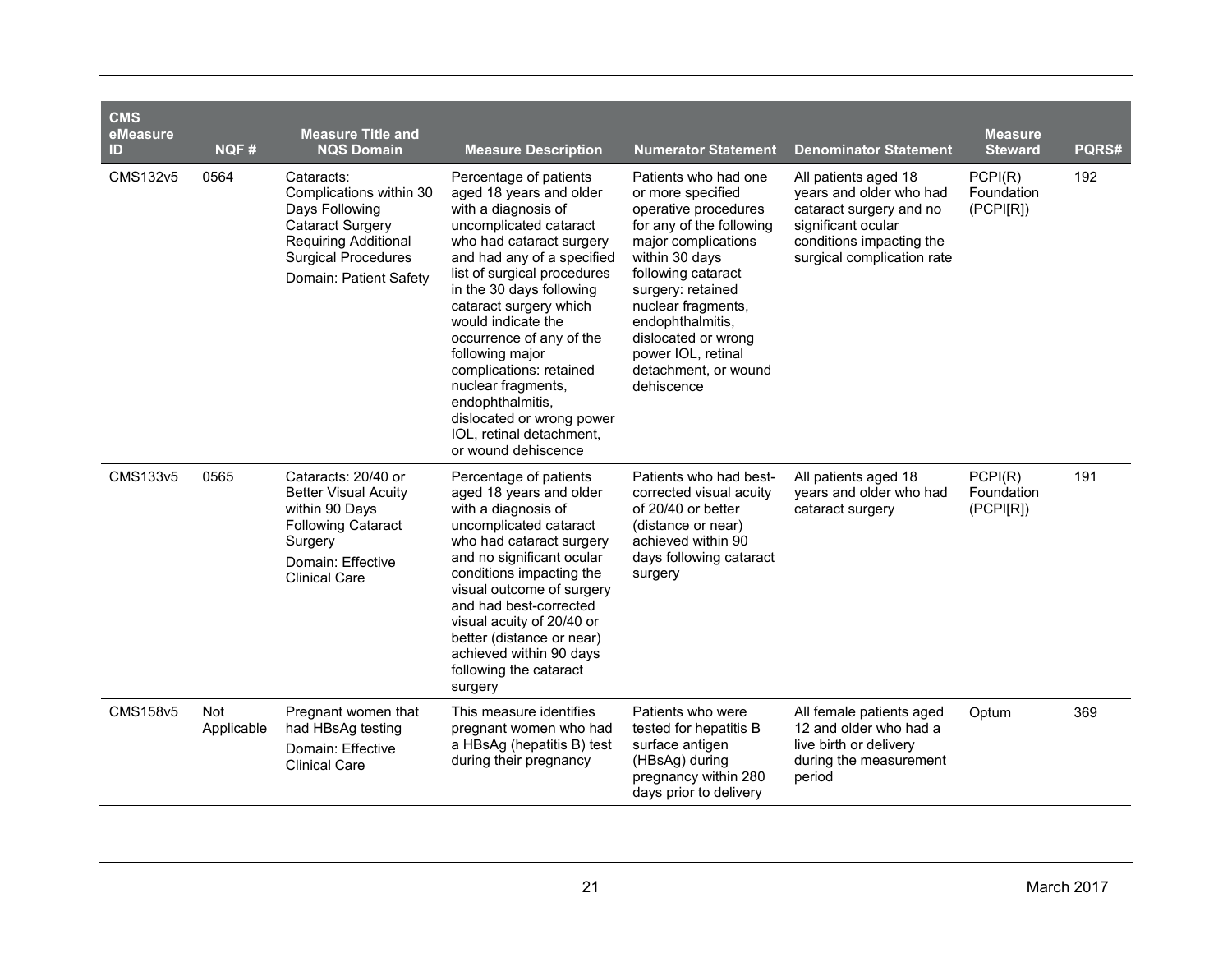| <b>CMS</b><br>eMeasure<br>ID | NQF#                     | <b>Measure Title and</b><br><b>NQS Domain</b>                                                                       | <b>Measure Description</b>                                                                                                                                                                                                                                                                                                                                                                                                                                            | <b>Numerator Statement</b>                                                                                                                                       | <b>Denominator Statement</b>                                                                                                                                      | <b>Measure</b><br><b>Steward</b>                           | PQRS#                        |
|------------------------------|--------------------------|---------------------------------------------------------------------------------------------------------------------|-----------------------------------------------------------------------------------------------------------------------------------------------------------------------------------------------------------------------------------------------------------------------------------------------------------------------------------------------------------------------------------------------------------------------------------------------------------------------|------------------------------------------------------------------------------------------------------------------------------------------------------------------|-------------------------------------------------------------------------------------------------------------------------------------------------------------------|------------------------------------------------------------|------------------------------|
| CMS159v5                     | 0710                     | <b>Depression Remission</b><br>at Twelve Months<br>Domain: Effective<br><b>Clinical Care</b>                        | Patients age 18 and older<br>with major depression or<br>dysthymia and an initial<br><b>Patient Health</b><br>Questionnaire (PHQ-9)<br>score greater than nine<br>who demonstrate<br>remission at twelve<br>months $(+/- 30$ days after<br>an index visit) defined as<br>a PHQ-9 score less than<br>five. This measure applies<br>to both patients with newly<br>diagnosed and existing<br>depression whose current<br>PHQ-9 score indicates a<br>need for treatment. | Patients who achieved<br>remission at twelve<br>months as<br>demonstrated by a<br>twelve month (+/- 30<br>days grace period)<br>PHQ-9 score of less<br>than five | Patients age 18 and<br>older with a diagnosis of<br>major depression or<br>dysthymia and an initial<br>PHQ-9 score greater<br>than nine during the<br>index visit | <b>MN</b><br>Community<br>Measurement                      | 370<br><b>GPRO</b><br>$MH-1$ |
| <b>CMS160v5</b>              | 0712                     | <b>Depression Utilization</b><br>of the PHQ-9 Tool<br>Domain: Effective<br><b>Clinical Care</b>                     | Patients age 18 and older<br>with the diagnosis of<br>major depression or<br>dysthymia who have a<br><b>Patient Health</b><br>Questionnaire (PHQ-9)<br>tool administered at least<br>once during a 4-month<br>period in which there was<br>a qualifying visit                                                                                                                                                                                                         | Patients who have a<br>PHQ-9 tool<br>administered at least<br>once during the four-<br>month period                                                              | Patients age 18 and<br>older with an office visit<br>and the diagnosis of<br>major depression or<br>dysthymia during the four<br>month period                     | <b>MN</b><br>Community<br>Measurement                      | 371                          |
| <b>CMS75v5</b>               | <b>Not</b><br>Applicable | Children Who Have<br>Dental Decay or<br>Cavities<br>Domain: Community/<br><b>Population Health</b>                  | Percentage of children,<br>age 0-20 years, who have<br>had tooth decay or<br>cavities during the<br>measurement period                                                                                                                                                                                                                                                                                                                                                | Children who had<br>cavities or decayed<br>teeth                                                                                                                 | Children, age 0-20 years,<br>with a visit during the<br>measurement period                                                                                        | Centers for<br>Medicare &<br>Medicaid<br>Services<br>(CMS) | 378                          |
| <b>CMS177v5</b>              | 1365                     | Child and Adolescent<br>Major Depressive<br>Disorder (MDD):<br>Suicide Risk<br>Assessment<br>Domain: Patient Safety | Percentage of patient<br>visits for those patients<br>aged 6 through 17 years<br>with a diagnosis of major<br>depressive disorder with<br>an assessment for suicide<br>risk                                                                                                                                                                                                                                                                                           | Patient visits with an<br>assessment for suicide<br>risk                                                                                                         | All patient visits for those<br>patients aged 6 through<br>17 years with a diagnosis<br>of major depressive<br>disorder                                           | PCPI(R)<br>Foundation<br>(PCPI[R])                         | 382                          |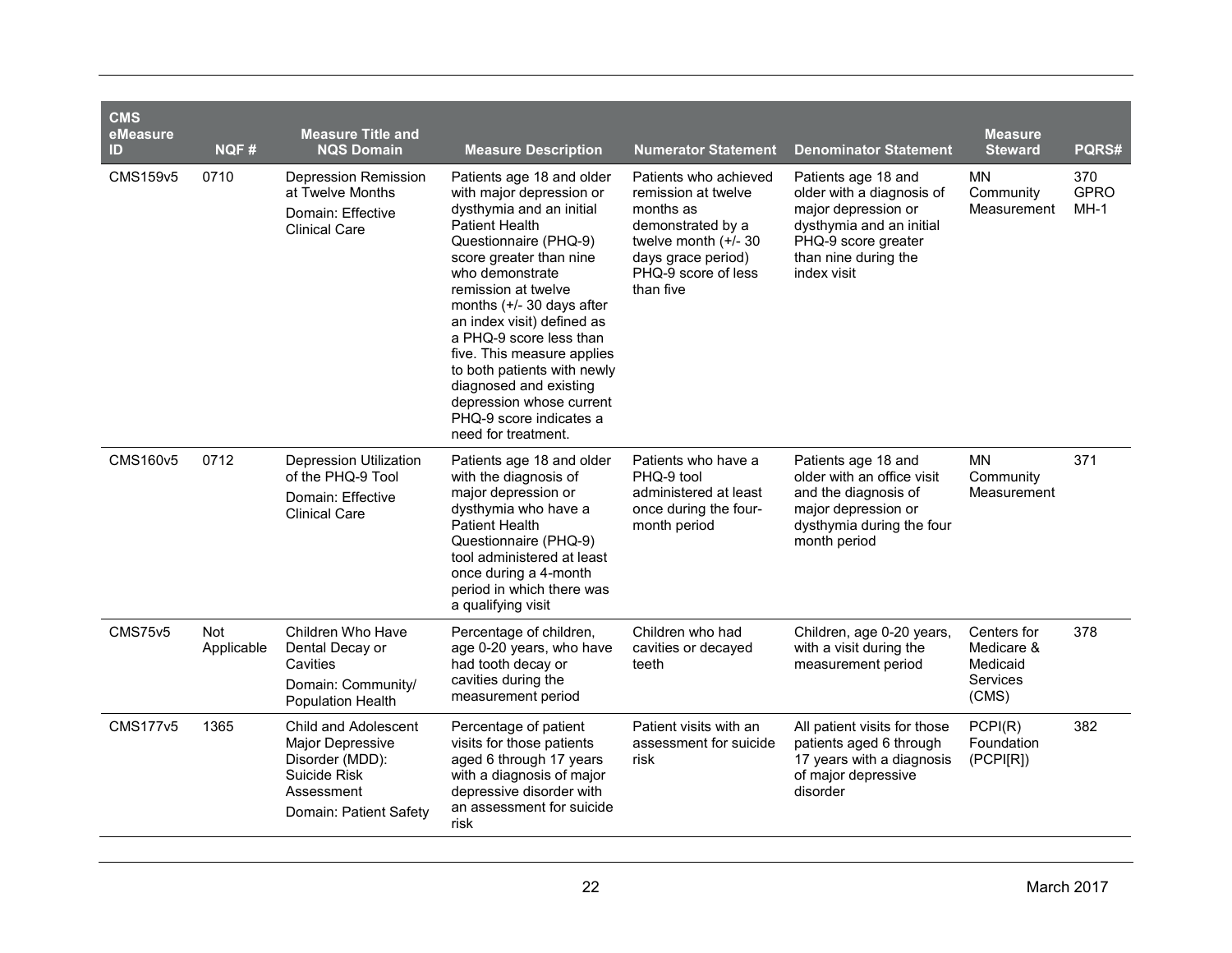| <b>CMS</b><br>eMeasure<br>ID | <b>NQF#</b>       | <b>Measure Title and</b><br><b>NQS Domain</b>                                                                                                                   | <b>Measure Description</b>                                                                                                                                                                                                                                                                                                   | <b>Numerator Statement</b>                                                                                              | <b>Denominator Statement</b>                                                         | <b>Measure</b><br><b>Steward</b>                                  | <b>PQRS#</b> |
|------------------------------|-------------------|-----------------------------------------------------------------------------------------------------------------------------------------------------------------|------------------------------------------------------------------------------------------------------------------------------------------------------------------------------------------------------------------------------------------------------------------------------------------------------------------------------|-------------------------------------------------------------------------------------------------------------------------|--------------------------------------------------------------------------------------|-------------------------------------------------------------------|--------------|
| <b>CMS82v4</b>               | Not<br>Applicable | Maternal Depression<br>Screening<br>Domain: Community/<br>Population Health                                                                                     | The percentage of<br>children who turned 6<br>months of age during the<br>measurement year, who<br>had a face-to-face visit<br>between the clinician and<br>the child during child's first<br>6 months, and who had a<br>maternal depression<br>screening for the mother<br>at least once between 0<br>and 6 months of life. | Children with<br>documentation of<br>maternal screening or<br>treatment for<br>postpartum depression<br>for the mother. | Children with a visit who<br>turned 6 months of age<br>in the measurement<br>period. | National<br>Committee<br>for Quality<br>Assurance                 | 372          |
| <b>CMS74v6</b>               | Not<br>Applicable | <b>Primary Caries</b><br>Prevention Intervention<br>as Offered by Primary<br>Care Providers.<br>including Dentists<br>Domain: Effective<br><b>Clinical Care</b> | Percentage of children,<br>age 0-20 years, who<br>received a fluoride varnish<br>application during the<br>measurement period.                                                                                                                                                                                               | Children who receive a<br>fluoride varnish<br>application                                                               | Children, age 0-20 years,<br>with a visit during the<br>measurement period           | Centers for<br>Medicare &<br>Medicaid<br><b>Services</b><br>(CMS) | 379          |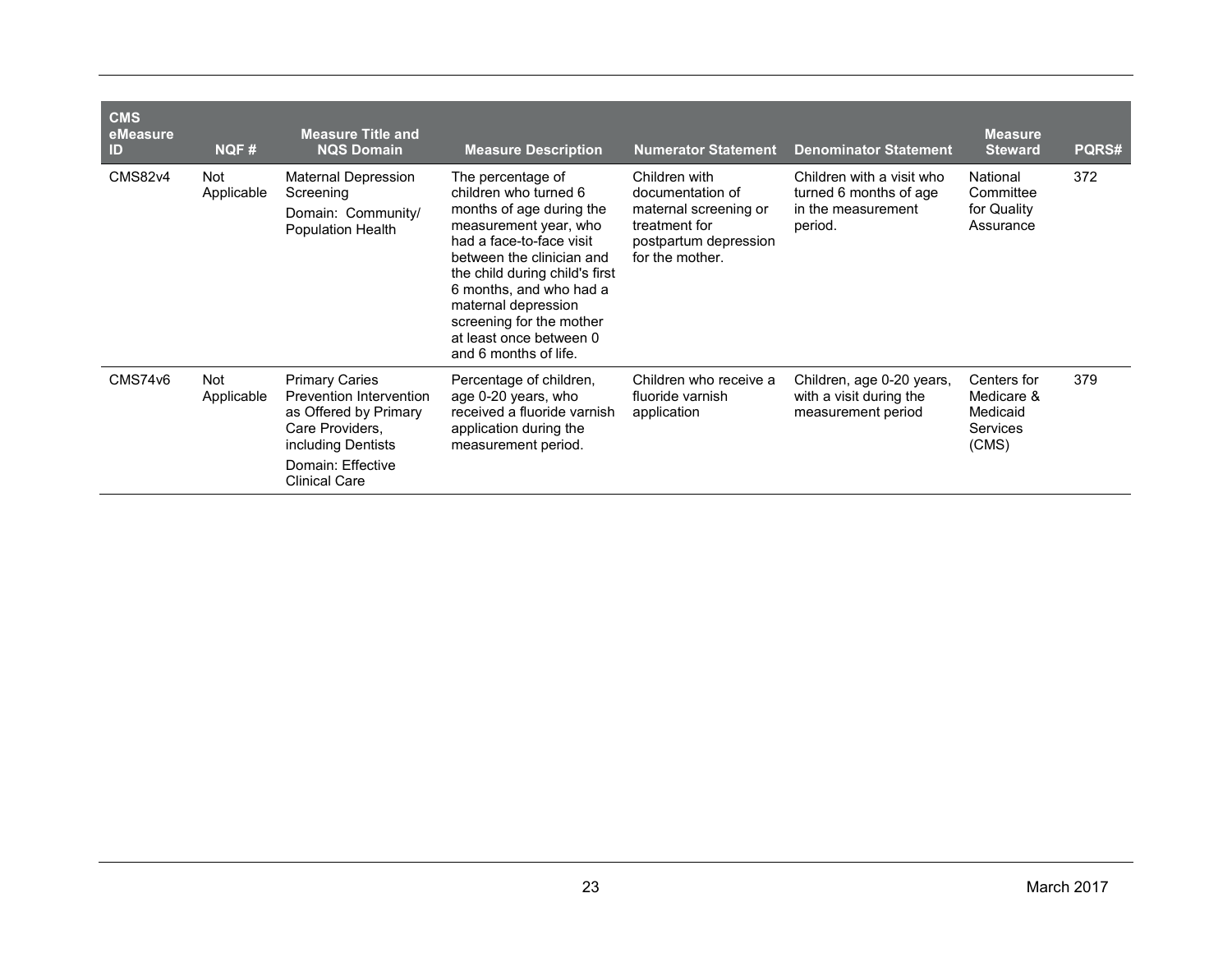| <b>CMS</b><br>eMeasure<br>ID | NQF#                     | <b>Measure Title and</b><br><b>NQS Domain</b>                                                                                                                       | <b>Measure Description</b>                                                                                                                        | <b>Numerator Statement</b>                                                                                                                                                                                                                                                                                                                                                                                                                                                                                                           | <b>Denominator Statement</b>                                                                                                                                                                                                                                                                                                                                                                                                                                                                                                                                                                                                                                   | <b>Measure</b><br><b>Steward</b>                                  | PQRS# |
|------------------------------|--------------------------|---------------------------------------------------------------------------------------------------------------------------------------------------------------------|---------------------------------------------------------------------------------------------------------------------------------------------------|--------------------------------------------------------------------------------------------------------------------------------------------------------------------------------------------------------------------------------------------------------------------------------------------------------------------------------------------------------------------------------------------------------------------------------------------------------------------------------------------------------------------------------------|----------------------------------------------------------------------------------------------------------------------------------------------------------------------------------------------------------------------------------------------------------------------------------------------------------------------------------------------------------------------------------------------------------------------------------------------------------------------------------------------------------------------------------------------------------------------------------------------------------------------------------------------------------------|-------------------------------------------------------------------|-------|
| CMS61v6ª                     | <b>Not</b><br>Applicable | Preventive Care and<br>Screening: Cholesterol<br>- Fasting Low Density<br>Lipoprotein (LDL-C)<br><b>Test Performed</b><br>Domain: Effective<br><b>Clinical Care</b> | Percentage of patients<br>aged 20 through 79 years<br>whose risk factors have<br>been assessed and a<br>fasting LDL-C test has<br>been performed. | Numerator 1: (High<br>Risk) Patients who had<br>a fasting LDL-C test<br>performed or a<br>calculated LDL-C<br>during the<br>measurement period<br>Numerator 2:<br>(Moderate Risk)<br>Patients who had a<br>fasting LDL-C test<br>performed or a<br>calculated LDL-C<br>during the<br>measurement period<br>Numerator 3 : (Low<br>Risk) Patients who had<br>a fasting LDL-C test<br>performed or a<br>calculated LDL-C<br>during the<br>measurement period<br>or up to four $(4)$ years<br>prior to the current<br>measurement period | Denominator 1: (High<br>Risk) All patients aged<br>20 through 79 years who<br>have CHD or CHD Risk<br>Equivalent OR 10-Year<br>Framingham Risk > 20%<br>Denominator 2:<br>(Moderate Risk) All<br>patients aged 20 through<br>79 years who have 2 or<br>more Major CHD Risk<br>Factors OR 10-Year<br>Framingham Risk 10-<br>20%<br>Denominator 3 : (Low<br>Risk) All patients aged<br>20 through 79 years who<br>have 0 or 1 Major CHD<br>Risk Factors OR 10-Year<br>Framingham Risk <10%<br>** For Denominator 2<br>and Denominator 3.<br>Fasting HDL-C $>$ or<br>equal to 60 mg/dL<br>subtracts 1 risk from the<br>above (This is a negative<br>risk factor.) | Centers for<br>Medicare &<br>Medicaid<br><b>Services</b><br>(CMS) | 316   |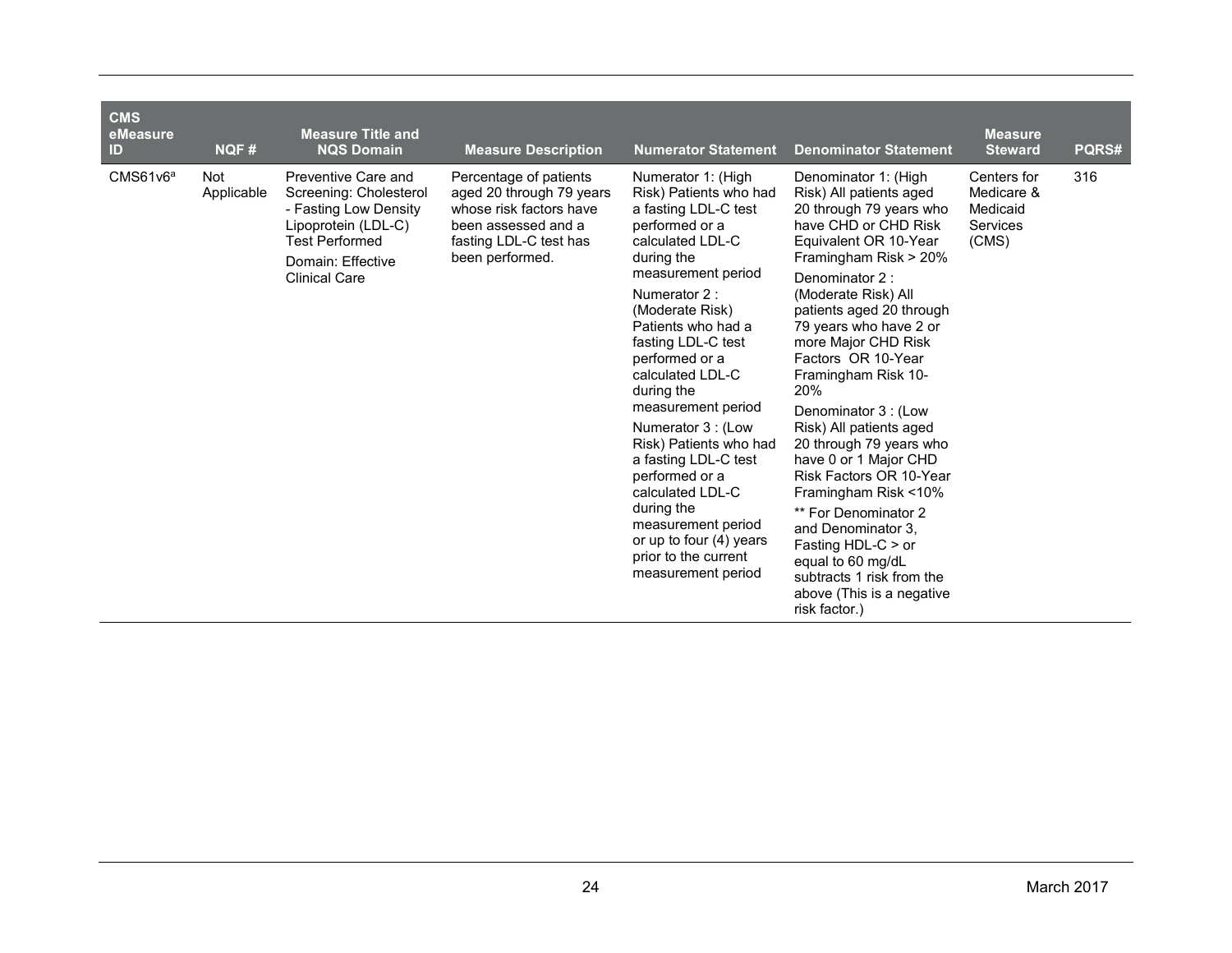| <b>CMS</b><br>eMeasure<br>ID | NQF#                     | <b>Measure Title and</b><br><b>NQS Domain</b>                                                                                                                         | <b>Measure Description</b>                                                                                                                                                                      | <b>Numerator Statement</b>                                                                                                                                                                                                                                                                                                                                                                                 | <b>Denominator Statement</b>                                                                                                                                                                                                                                                                                                                                                                                                                                                                                                                                                                                                                                                                                                                                                                                                                                                                                                                                                                      | <b>Measure</b><br><b>Steward</b>                           | PQRS# |
|------------------------------|--------------------------|-----------------------------------------------------------------------------------------------------------------------------------------------------------------------|-------------------------------------------------------------------------------------------------------------------------------------------------------------------------------------------------|------------------------------------------------------------------------------------------------------------------------------------------------------------------------------------------------------------------------------------------------------------------------------------------------------------------------------------------------------------------------------------------------------------|---------------------------------------------------------------------------------------------------------------------------------------------------------------------------------------------------------------------------------------------------------------------------------------------------------------------------------------------------------------------------------------------------------------------------------------------------------------------------------------------------------------------------------------------------------------------------------------------------------------------------------------------------------------------------------------------------------------------------------------------------------------------------------------------------------------------------------------------------------------------------------------------------------------------------------------------------------------------------------------------------|------------------------------------------------------------|-------|
| CMS64v6ª                     | <b>Not</b><br>Applicable | Preventive Care and<br>Screening: Risk-<br>Stratified Cholesterol -<br><b>Fasting Low Density</b><br>Lipoprotein (LDL-C)<br>Domain: Effective<br><b>Clinical Care</b> | Percentage of patients<br>aged 20 through 79 years<br>who had a fasting LDL-C<br>test performed and whose<br>risk-stratified fasting LDL-<br>C is at or below the<br>recommended LDL-C<br>goal. | Numerator 1: Patients<br>whose most recent<br>fasting LDL-C test<br>result is in good<br>control, defined as<br>$<$ 100 mg/dL<br><b>Numerator 2: Patients</b><br>whose most recent<br>fasting LDL-C test<br>result is in good<br>control, defined as<br><130 mg/dL<br><b>Numerator 3: Patients</b><br>whose most recent<br>fasting LDL-C test<br>result is in good<br>control, defined as<br>$<$ 160 mg/dL | Denominator 1: (High<br>Risk) All patients aged<br>20 through 79 years who<br>had a fasting LDL-C or a<br>calculated LDL-C test<br>performed during the<br>measurement period and<br>have CHD or CHD Risk<br>Equivalent OR 10 year<br>Framingham risk > 20%.<br>Denominator 2:<br>(Moderate Risk) All<br>patients aged 20 through<br>79 years who had a<br>fasting LDL-C or a<br>calculated LDL-C test<br>performed during the<br>measurement period and<br>have 2 or more Major<br>CHD Risk Factors OR 10<br>year Framingham Risk<br>10-20%.<br>Denominator 3: (Low<br>Risk) All patients aged<br>20 through 79 years who<br>had a fasting LDL-C or a<br>calculated LDL-C test<br>performed up to 4 years<br>prior to the current<br>measurement period and<br>have 0 or 1 Major CHD<br>Risk Factors OR 10 year<br>Framingham risk <10%.<br>**For Denominator 2 and<br>Denominator 3, HDL-C ><br>or equal to 60 mg/dL<br>subtracts 1 risk from the<br>above (This is a negative<br>risk factor.) | Centers for<br>Medicare &<br>Medicaid<br>Services<br>(CMS) | 316   |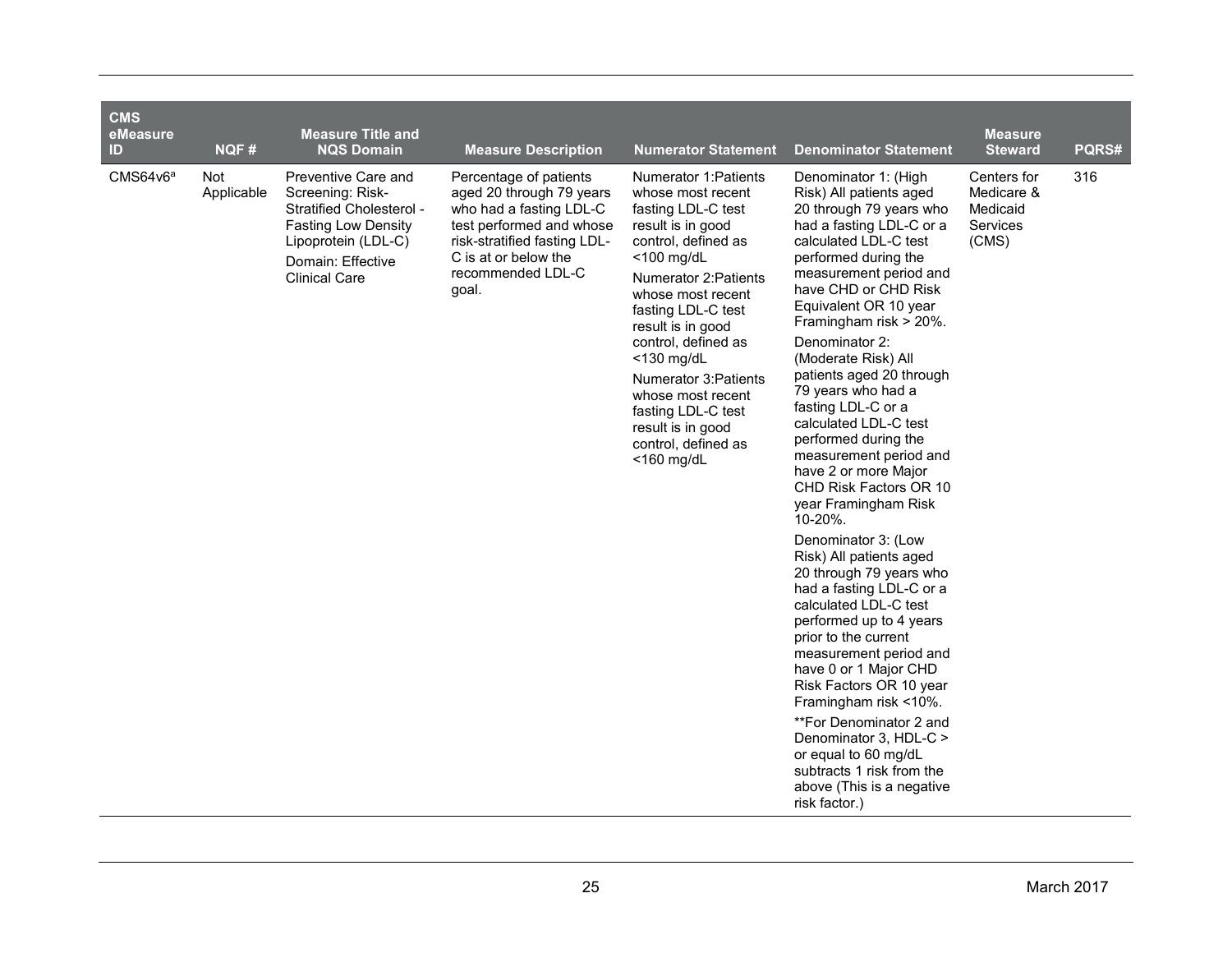| <b>CMS</b><br>eMeasure<br>ID<br><b>CMS149v5</b> | NQF#<br>Not       | <b>Measure Title and</b><br><b>NQS Domain</b><br>Dementia: Cognitive                                                             | <b>Measure Description</b><br>Percentage of patients,                                                                                                                              | <b>Numerator Statement</b><br>Patients for whom an                                                                                                                                                                                                                                                               | <b>Denominator Statement</b><br>All patients, regardless of                                                                                                                                                                                                                                                                       | <b>Measure</b><br><b>Steward</b><br>PCPI(R)                       | PQRS#<br>281 |
|-------------------------------------------------|-------------------|----------------------------------------------------------------------------------------------------------------------------------|------------------------------------------------------------------------------------------------------------------------------------------------------------------------------------|------------------------------------------------------------------------------------------------------------------------------------------------------------------------------------------------------------------------------------------------------------------------------------------------------------------|-----------------------------------------------------------------------------------------------------------------------------------------------------------------------------------------------------------------------------------------------------------------------------------------------------------------------------------|-------------------------------------------------------------------|--------------|
|                                                 | Applicable        | Assessment<br>Domain: Effective<br><b>Clinical Care</b>                                                                          | regardless of age, with a<br>diagnosis of dementia for<br>whom an assessment of<br>cognition is performed<br>and the results reviewed<br>at least once within a 12<br>month period | assessment of<br>cognition is performed<br>and the results<br>reviewed at least once<br>within a 12 month<br>period                                                                                                                                                                                              | age, with a diagnosis of<br>dementia                                                                                                                                                                                                                                                                                              | Foundation<br>(PCP I [R])                                         |              |
| CMS65v6                                         | Not<br>Applicable | Hypertension:<br>Improvement in Blood<br>Pressure<br>Domain: Effective<br><b>Clinical Care</b>                                   | Percentage of patients<br>aged 18-85 years of age<br>with a diagnosis of<br>hypertension whose blood<br>pressure improved during<br>the measurement period.                        | Patients whose follow-<br>up blood pressure is at<br>least 10 mmHg less<br>than their baseline<br>blood pressure or is<br>adequately controlled.<br>If a follow-up blood<br>pressure reading is not<br>recorded during the<br>measurement year, the<br>patient's blood<br>pressure is assumed<br>"not improved." | All patients aged 18-85<br>years of age, who had at<br>least one outpatient visit<br>in the first six months of<br>the measurement year,<br>who have a diagnosis of<br>essential hypertension<br>documented during that<br>outpatient visit, and who<br>have uncontrolled<br>baseline blood pressure<br>at the time of that visit | Centers for<br>Medicare &<br>Medicaid<br>Services<br>(CMS)        | 373          |
| <b>CMS50v5</b>                                  | Not<br>Applicable | Closing the Referral<br>Loop: Receipt of<br><b>Specialist Report</b><br>Domain:<br>Communication and<br><b>Care Coordination</b> | Percentage of patients<br>with referrals, regardless<br>of age, for which the<br>referring provider receives<br>a report from the provider<br>to whom the patient was<br>referred  | Number of patients<br>with a referral, for<br>which the referring<br>provider received a<br>report from the<br>provider to whom the<br>patient was referred                                                                                                                                                      | Number of patients.<br>regardless of age, who<br>were referred by one<br>provider to another<br>provider, and who had a<br>visit during the<br>measurement period                                                                                                                                                                 | Centers for<br>Medicare &<br>Medicaid<br><b>Services</b><br>(CMS) | 374          |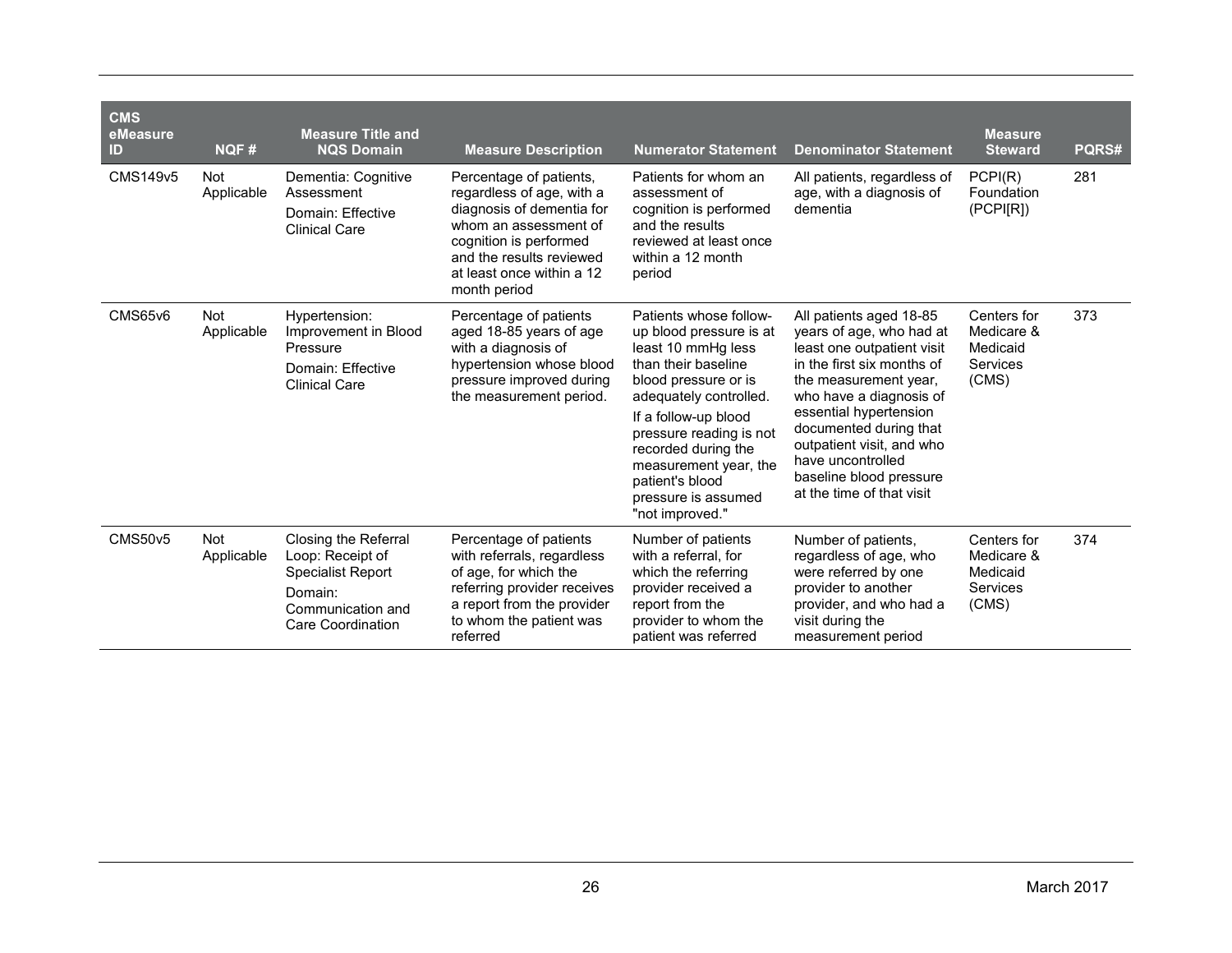| <b>CMS</b><br>eMeasure<br>ID | NQF#                     | <b>Measure Title and</b><br><b>NQS Domain</b>                                                                                                  | <b>Measure Description</b>                                                                                                                                                                           | <b>Numerator Statement</b>                                                                                                                                                                                                                                                                                     | <b>Denominator Statement</b>                                                                                                                                                                                                                                                                                                                                                                                                                        | <b>Measure</b><br><b>Steward</b>                                  | PQRS# |
|------------------------------|--------------------------|------------------------------------------------------------------------------------------------------------------------------------------------|------------------------------------------------------------------------------------------------------------------------------------------------------------------------------------------------------|----------------------------------------------------------------------------------------------------------------------------------------------------------------------------------------------------------------------------------------------------------------------------------------------------------------|-----------------------------------------------------------------------------------------------------------------------------------------------------------------------------------------------------------------------------------------------------------------------------------------------------------------------------------------------------------------------------------------------------------------------------------------------------|-------------------------------------------------------------------|-------|
| <b>CMS66v5</b>               | Not<br>Applicable        | <b>Functional Status</b><br>Assessment for Total<br>Knee Replacement<br>Domain: Person and<br>Caregiver-Centered<br>Experience and<br>Outcomes | Percentage of patients 18<br>years of age and older<br>with primary total knee<br>arthroplasty (TKA) who<br>completed baseline and<br>follow-up patient-reported<br>functional status<br>assessments | Patients with patient-<br>reported functional<br>status assessment<br>results (eg, VR-12,<br>VR-36, PROMIS-10<br>Global Health,<br>PROMIS-29, KOOS)<br>not more than 180<br>days prior to the<br>primary TKA<br>procedure, and at least<br>60 days and not more<br>than 180 days after<br><b>TKA</b> procedure | Patients 18 years of age<br>and older who had a<br>primary total knee<br>arthroplasty (TKA) within<br>the 12 month period that<br>begins 180 days before<br>the start of the<br>measurement period and<br>ends 185 days after the<br>start of the measurement<br>period and who had an<br>outpatient encounter not<br>more than 180 days prior<br>to procedure, and at<br>least 60 days and not<br>more than 180 days after<br><b>TKA</b> procedure | Centers for<br>Medicare &<br>Medicaid<br><b>Services</b><br>(CMS) | 375   |
| <b>CMS56v5</b>               | <b>Not</b><br>Applicable | <b>Functional Status</b><br>Assessment for Total<br>Hip Replacement<br>Domain: Person and<br>Caregiver-Centered<br>Experience and<br>Outcomes  | Percentage of patients 18<br>years of age and older<br>with primary total hip<br>arthroplasty (THA) who<br>completed baseline and<br>follow-up patient-reported<br>functional status<br>assessments  | Patients with patient-<br>reported functional<br>status assessment<br>results (eg, VR-12,<br>VR-36, PROMIS-10-<br>Global Health,<br>PROMIS-29, HOOS)<br>not more than 180<br>days prior to the<br>primary THA<br>procedure, and at least<br>60 days and not more<br>than 180 days after<br>THA procedure       | Patients 18 years of age<br>and older who had a<br>primary total hip<br>arthroplasty (THA) within<br>the 12 month period that<br>begins 180 days before<br>the start of the<br>measurement period and<br>ends 185 days after the<br>start of the measurement<br>period and who had an<br>outpatient encounter not<br>more than 180 days prior<br>to procedure, and at<br>least 60 days and not<br>more than 180 days after<br>THA procedure         | Centers for<br>Medicare &<br>Medicaid<br><b>Services</b><br>(CMS) | 376   |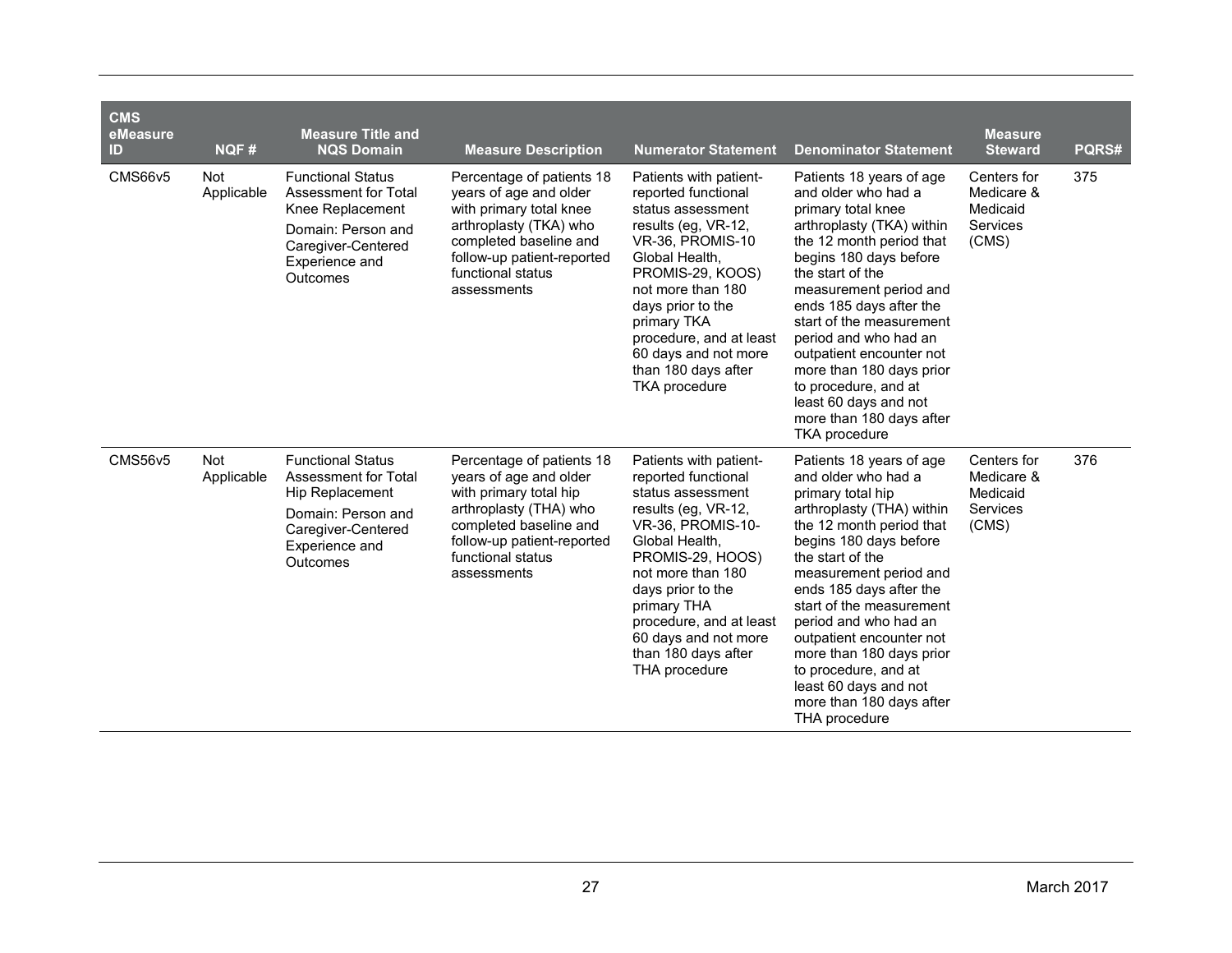| <b>CMS</b><br>eMeasure<br>ID | NQF#                     | <b>Measure Title and</b><br><b>NQS Domain</b>                                                                                                        | <b>Measure Description</b>                                                                                                                                                                                                                                                               | <b>Numerator Statement</b>                                                                                                                                                                                                                                                                                         | <b>Denominator Statement</b>                                                                                                                                                                                                                                                                                                                                                                                                                                                                                                                                                     | <b>Measure</b><br><b>Steward</b>                           | PQRS# |
|------------------------------|--------------------------|------------------------------------------------------------------------------------------------------------------------------------------------------|------------------------------------------------------------------------------------------------------------------------------------------------------------------------------------------------------------------------------------------------------------------------------------------|--------------------------------------------------------------------------------------------------------------------------------------------------------------------------------------------------------------------------------------------------------------------------------------------------------------------|----------------------------------------------------------------------------------------------------------------------------------------------------------------------------------------------------------------------------------------------------------------------------------------------------------------------------------------------------------------------------------------------------------------------------------------------------------------------------------------------------------------------------------------------------------------------------------|------------------------------------------------------------|-------|
| CMS90v6                      | <b>Not</b><br>Applicable | <b>Functional Status</b><br>Assessments for<br>Congestive Heart<br>Failure<br>Domain: Person and<br>Caregiver-Centered<br>Experience and<br>Outcomes | Percentage of patients 65<br>years of age and older<br>with congestive heart<br>failure who completed<br>initial and follow-up<br>patient-reported functional<br>status assessments                                                                                                      | Patients with patient<br>reported functional<br>status assessment<br>results (eg, VR-12;<br>VR-36; MLHF-Q;<br>KCCQ; PROMIS-10<br>Global Health,<br>PROMIS-29) present<br>in the EHR within two<br>weeks before or during<br>the initial encounter<br>and the follow-up<br>encounter during the<br>measurement year | Patients 65 years of age<br>and older who had two<br>outpatient encounters<br>during the measurement<br>year and a diagnosis of<br>congestive heart failure                                                                                                                                                                                                                                                                                                                                                                                                                      | Centers for<br>Medicare &<br>Medicaid<br>Services<br>(CMS) | 377   |
| $CMS179v5^a$                 | <b>Not</b><br>Applicable | ADE Prevention and<br>Monitoring: Warfarin<br>Time in Therapeutic<br>Range<br>Domain: Patient Safety                                                 | Average percentage of<br>time in which patients<br>aged 18 and older with<br>atrial fibrillation who are<br>on chronic warfarin<br>therapy have International<br>Normalized Ratio (INR)<br>test results within the<br>therapeutic range (i.e.,<br>TTR) during the<br>measurement period. | <b>Measure Observations</b><br>Statement: Average<br>percentage of time that<br>patients in the<br>measure population<br>have INR results within<br>the therapeutic range<br>(i.e., TTR)                                                                                                                           | Initial Population<br>Statement: Patients aged<br>18 and older with atrial<br>fibrillation without<br>valvular heart disease<br>who had been on chronic<br>warfarin therapy for at<br>least 180 days before the<br>start of and during the<br>measurement period.<br>Patient should have at<br>least one outpatient visit<br>during the measurement<br>period<br><b>Measure Population</b><br>Statement: Equals all in<br>Initial Population with<br>sufficient international<br>normalized ratio (INR)<br>results to calculate a<br>warfarin time in<br>therapeutic range (TTR) | Centers for<br>Medicare &<br>Medicaid<br>Services<br>(CMS) | 380   |